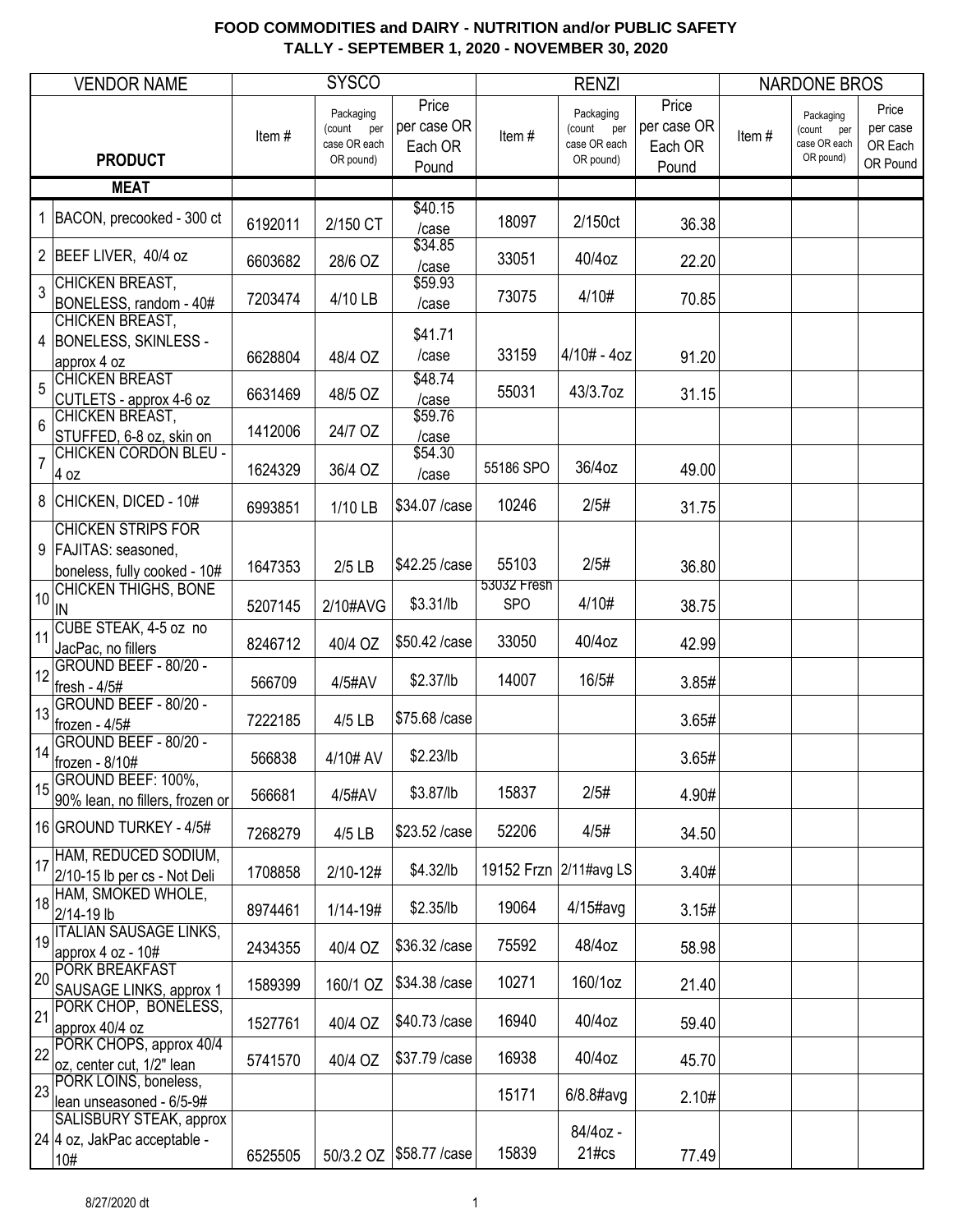|                | <b>VENDOR NAME</b>                                                                 |         | <b>SYSCO</b> |                           |           | <b>RENZI</b>  |       | <b>NARDONE BROS</b> |  |
|----------------|------------------------------------------------------------------------------------|---------|--------------|---------------------------|-----------|---------------|-------|---------------------|--|
| 25             | <b>STEW BEEF lean USDA</b><br>choice, 3/4" cubes: NO jac-                          | 6660813 | 2/5#AVG      | \$3.86/lb                 | 14019     | 10#           | 5.75# |                     |  |
|                | TOP ROUNDS, 4/8-12 lb,                                                             |         |              |                           |           |               |       |                     |  |
|                | 26 USDA choice, trimmed, split<br>and tied                                         | 1111913 | $2/8 - 11#$  | \$3.22/lb                 | 12011     | $4/14$ #avg   | 3.55# |                     |  |
|                | TURKEY BREAST, 2/8-10lb,                                                           |         |              |                           |           |               |       |                     |  |
|                | 27 premium grade, not deli,<br>cooked, skinless                                    | 7135759 | $2/8 - 10#$  | \$4.28/lb                 | 54036     | $2/10\#avg$   | 2.91# |                     |  |
|                | <b>FROZEN FOOD</b>                                                                 |         |              |                           |           |               |       |                     |  |
|                | <b>BABY BACK RIBS -</b>                                                            |         |              |                           |           |               |       |                     |  |
|                | 16/2.25#<br><b>BEEF PATTIES: 80% lean,</b>                                         | 322552  | 1/30#AVG     | \$4.13/lb                 | 17111     | 16/2.5#avg    | 4.16# |                     |  |
| $\overline{2}$ | 100% beef, 3 patties/pound,<br>round, paper in between patties -<br>1 <sup>0</sup> | 2388702 | 60/5.33OZ    | \$68.58 /case             | 11152     | 30/5.3oz      | 38.11 |                     |  |
| 3              | <b>BREAKFAST SAUSAGE</b><br>PATTIES - approx 1 oz                                  | 1589332 | 160/1 OZ     | \$31.95 /case             | 10498     | 160/1oz       | 25.45 |                     |  |
|                | <b>BREAKFAST SAUSAGE</b>                                                           |         |              |                           |           |               |       |                     |  |
|                | 4   PATTIES, VEGETARIAN -<br>$112$ / $cs$                                          | 4800451 |              | 112/1.34OZ \$52.88 / case | 23048 SPO | 112/1.34oz    | 48.15 |                     |  |
| 5              | <b>BREADED CHICKEN</b><br>PATTY, approx 3 oz, oven                                 | 5316627 | 4/BAGS       | \$76.91 /case             | 53210     | 10.35#cs      | 20.95 |                     |  |
|                | 6 BREADED FISH COOKED                                                              | 7845625 | 1/10 LB      | \$40.10 / case            | 40156     | 80/3.6oz      | 43.00 |                     |  |
|                | BREADED FISH : uncooked,                                                           |         |              |                           |           |               |       |                     |  |
|                | 7 ready to bake, NOT DEEP<br>FRY, comparable to Pier 17                            | 1072982 | 4/2.5 LB     | \$45.40 /case             | 40161 SPO | 46/3.6oz      | 27.00 |                     |  |
| 8              | <b>BREADED FISH FILLETS -</b><br>approx 4 oz                                       | 5014661 | 1/10 LB      | \$31.96 / case            | 10901     | 10#           | 33.70 |                     |  |
| 9              | <b>CHICKEN BREAST,</b><br><b>BONELESS, SKINLESS</b>                                | 7203474 | 4/10 LB      | \$59.93 /case             | 33159     | $4/10# - 4oz$ | 80.00 |                     |  |
|                | CHICKEN BREASTS,<br>10 approx 6.5 oz, bone in and                                  |         |              |                           |           |               |       |                     |  |
|                | skin on, no backs, no ribs,                                                        |         |              |                           |           |               |       |                     |  |
| 11             | CHICKEN FILLETS,<br>BREADED - approx 4 oz                                          | 8666051 | 40/4 OZ      | \$42.70 / case            | 55058     | 40/4oz        | 31.00 |                     |  |
|                | 12 CHICKEN LEGS - approx 6<br>oz, IQF                                              | 7917707 | 60/8.7 OZ    | \$47.43 /case             |           |               |       |                     |  |
|                | 13 CHICKEN MEAT, DICED:<br>cooked, white & dark meat,                              | 6993851 | 1/10 LB      | \$34.07 / case            | 10246     | 2/5#          | 31.85 |                     |  |
|                | 14 CHICKEN NUGGET                                                                  | 8412780 | $2/5$ LB     | \$23.09 / case            | 55054     | 225/.71oz     | 19.65 |                     |  |
|                | <b>15 CHICKEN PATTY</b>                                                            | 5316627 | 4/BAGS       | \$76.91 /case             | 53210     | 2/5#          | 12.25 |                     |  |
|                | 16 CUBED PORK                                                                      | 1664994 | $2/5$ LB     | \$28.00 / case            | 17079     | 2/5#          | 24.70 |                     |  |
|                | 17 DANISH - assorted                                                               | 2249365 | 5/10 CT      | \$24.95 /case             | 51236     | 50/1.25oz     | 21.99 |                     |  |
|                | 18 DICED TURKEY                                                                    | 3054848 | $2/5$ LB     | \$29.25 / case            | 10161     | 2/5#          | 25.80 |                     |  |
|                | 19 DINNER ROLLS - 1 oz -<br>proof & bake                                           | 1576875 | 8/24 CT      | \$37.01 /case             | 51196     | 150/1.25oz    | 30.55 |                     |  |
|                | 20 DONUT - assorted                                                                | 3000965 |              | 144/1.25OZ \$37.98 / case | 51119     | 126/1.3oz     | 27.95 |                     |  |
| 21             | <b>FISH NUGGETS - approx 1</b><br>loz                                              |         |              |                           | 40157     | 4/5#          | 58.15 |                     |  |
|                | 22 FRENCH FRIES                                                                    | 8897878 | 6/5 LB       | \$24.47 / case            | 34115     | 6/5#          | 18.29 |                     |  |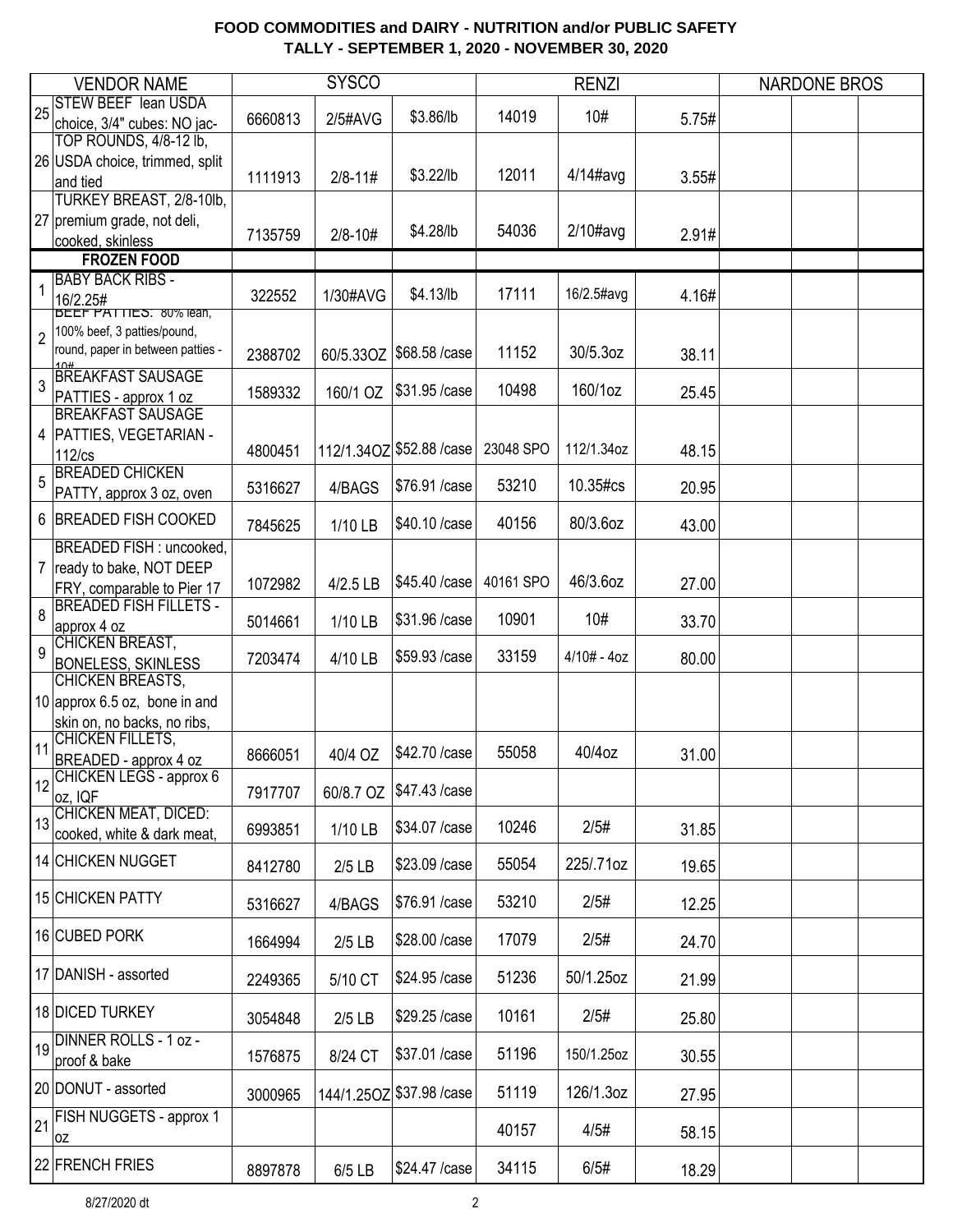|    | <b>VENDOR NAME</b>                    |         | <b>SYSCO</b> |                           |           | <b>RENZI</b> |       |               | <b>NARDONE BROS</b> |         |
|----|---------------------------------------|---------|--------------|---------------------------|-----------|--------------|-------|---------------|---------------------|---------|
|    | <b>FRENCH TOAST - SLICES,</b>         |         |              |                           |           |              |       |               |                     |         |
| 23 | <b>Not Sticks</b>                     | 1783927 | 144/1.5 OZ   | \$42.35 / case            | 27036 SPO | 12/12ct      | 45.95 |               |                     |         |
|    | <b>GARLIC BREAD - PRE-</b>            |         |              |                           |           |              |       |               |                     |         |
| 24 | SLICED, Individual - 125/bx           | 2496517 | 20/12 OZ     | \$58.21 /case             | 51647     | 125/1.2oz    | 23.99 |               |                     |         |
| 25 | HASHBROWN - approx 2.25               |         |              |                           |           |              |       |               |                     |         |
|    | 0Z                                    | 17354   |              | 120/2.25OZ \$27.86 / case | 34210     | 240/2.25oz   | 43.98 |               |                     |         |
|    | 26 HOT DOGS - All Beef                |         |              |                           |           | 80/2oz       |       |               |                     |         |
|    |                                       | 1137728 | $2/5$ LB     | \$36.67 / case            | 23080     | $(10\#cs)$   | 26.50 |               |                     |         |
|    | 27 HOT DOGS (approx 80 cs)            |         |              |                           |           |              |       |               |                     |         |
|    |                                       | 1073485 | $2/5$ LB     | \$29.25 / case            | 23034     | 10#          | 35.00 |               |                     |         |
|    | 28 HOT DOGS - LOW SODIUM              |         |              |                           |           |              |       |               |                     |         |
|    |                                       |         |              |                           |           |              |       |               |                     |         |
|    | 29 HOT DOGS - TURKEY                  |         |              | \$17.59 / case            | 23099     | 160/2oz      |       |               |                     |         |
|    |                                       | 9822586 | $2/5$ LB     |                           |           |              | 26.89 |               |                     |         |
|    | 30 ITALIAN SAUSAGE CUBES:             | 6862298 | 3/5 LB       | \$72.82 / case            | 10489     | 4/5#         | 56.67 |               |                     |         |
|    | cooked                                |         |              |                           |           |              |       |               |                     |         |
|    | 31 MANICOTTI - approx 3 oz            | 1042878 | 60/2.75OZ    | \$36.72 / case            | 35243     | 60/2.75oz    | 30.65 |               |                     |         |
|    |                                       |         |              |                           |           |              |       |               |                     |         |
|    | 32 MEATBALLS                          | 5063138 | 160/1 OZ     | \$27.67 / case            | 11234     | 10#          | 21.60 |               |                     |         |
|    |                                       |         |              |                           |           | 75/3.2oz     |       |               |                     |         |
|    | 33 MEATLOAF SLICES                    |         |              |                           | 33167     | 15# case     | 52.42 |               |                     |         |
|    |                                       |         |              |                           |           |              |       |               |                     |         |
|    | 34 OMELETS - approx 1 oz              | 9546797 | 200/1 OZ     | \$34.00 / case            |           |              |       |               |                     |         |
|    |                                       |         |              |                           |           |              |       |               |                     |         |
|    | 35 OMELETS - approx 3 oz              | 7360704 | 72/3.5 OZ    | \$48.15 /case             |           |              |       |               |                     |         |
|    | 36 PANCAKES                           |         |              |                           |           |              |       |               |                     |         |
|    |                                       | 1010255 |              | 144/1.25OZ \$26.45 / case | 46034     | 144/1.2oz    | 22.85 |               |                     |         |
| 37 | PANCAKES - BUTTERMILK -               |         |              |                           | 46001     | 144/1.3oz    |       |               |                     |         |
|    | approx 1.2 oz                         | 1783935 |              | 216/1.25OZ \$38.44 / case |           |              | 19.30 |               |                     |         |
|    | 38 PEPPERONI: sliced                  | 2368769 | 2/12.5LB     | \$104.08                  | 32067     | 10#          | 32.76 |               |                     |         |
|    |                                       |         |              | /case                     |           |              |       |               |                     |         |
| 39 | PIE SHELLS - 10" -                    | 9786021 | 20/8 OZ      | \$28.38 / case            | 48006     | 20ct         | 22.46 |               |                     |         |
|    | Unbaked<br>40 PIZZA, CHEESE, 5" ROUND |         |              |                           |           |              |       |               |                     |         |
|    | - approx 5 oz                         | 9127358 | 48/6 OZ      | \$47.07 / case            | 80010     | 60ct         |       | 51.80 5WRMNY2 | 60                  | \$47.00 |
|    | PIZZA CRUST, sheet pan -              |         |              |                           |           |              |       |               |                     |         |
| 41 | approx 24 oz                          | 2222545 | 22/24 OZ     | \$44.45 /case             | 38713     | 12/24oz      | 20.00 |               |                     |         |
|    | PIZZA CRUST, sheet pan -              |         |              |                           |           |              |       |               |                     |         |
| 42 | approx 44 oz                          | 2096760 | 10/45.5OZ    | \$26.30 / case            | 37807     | 10/43oz      | 24.00 | 2WPS          | 10                  | \$30.00 |
| 43 | PIZZA TOPPING,                        |         |              |                           |           |              |       |               |                     |         |
|    | <b>SAUSAGE</b>                        | 8131443 | $2/5$ LB     | \$31.18 /case             | 10489     | 4/5#         | 56.67 |               |                     |         |
| 44 | POLLOCK POTATO                        |         |              |                           | 40157     | 4/5#         |       |               |                     |         |
|    | <b>CRUNCH NUGGET - approx</b>         |         |              |                           |           |              | 58.15 |               |                     |         |
|    | 45 POPCORN CHICKEN, Plain             | 9486192 | $2/5$ LB     | \$32.33 /case             | 55121     | 2/5#         | 26.95 |               |                     |         |
|    | PORK BBQ RIBETTES,                    |         |              |                           |           |              |       |               |                     |         |
| 46 | cooked, approx 3-4 oz                 | 7154263 | 53/3 OZ      | \$48.02 / case            | 33024     | 75/3.2oz     | 59.68 |               |                     |         |
|    | POTATOES, CUBED (to pan               |         |              |                           |           |              |       |               |                     |         |
| 47 | fry)                                  | 3644036 | 6/5 LB       | \$46.38 /case             | 34109     | 4/5#         | 29.20 |               |                     |         |
|    |                                       |         |              |                           |           |              |       |               |                     |         |
|    | 48 PULLED TURKEY                      | 7497217 | 1/10 LB      | \$44.00 / case            | 52031     | 2/5#         | 40.05 |               |                     |         |
|    | 49 RAVIOLI                            |         |              |                           |           |              |       |               |                     |         |
|    |                                       | 2467637 | 3/3 LB       | \$25.76 / case            | 86212     | 4/3#         | 25.15 |               |                     |         |
|    | 50 STEAK UM                           |         |              |                           | 33168     | 56/3oz       |       |               |                     |         |
|    |                                       | 7161395 | 40/4 OZ      | \$50.51 /case             |           |              | 37.40 |               |                     |         |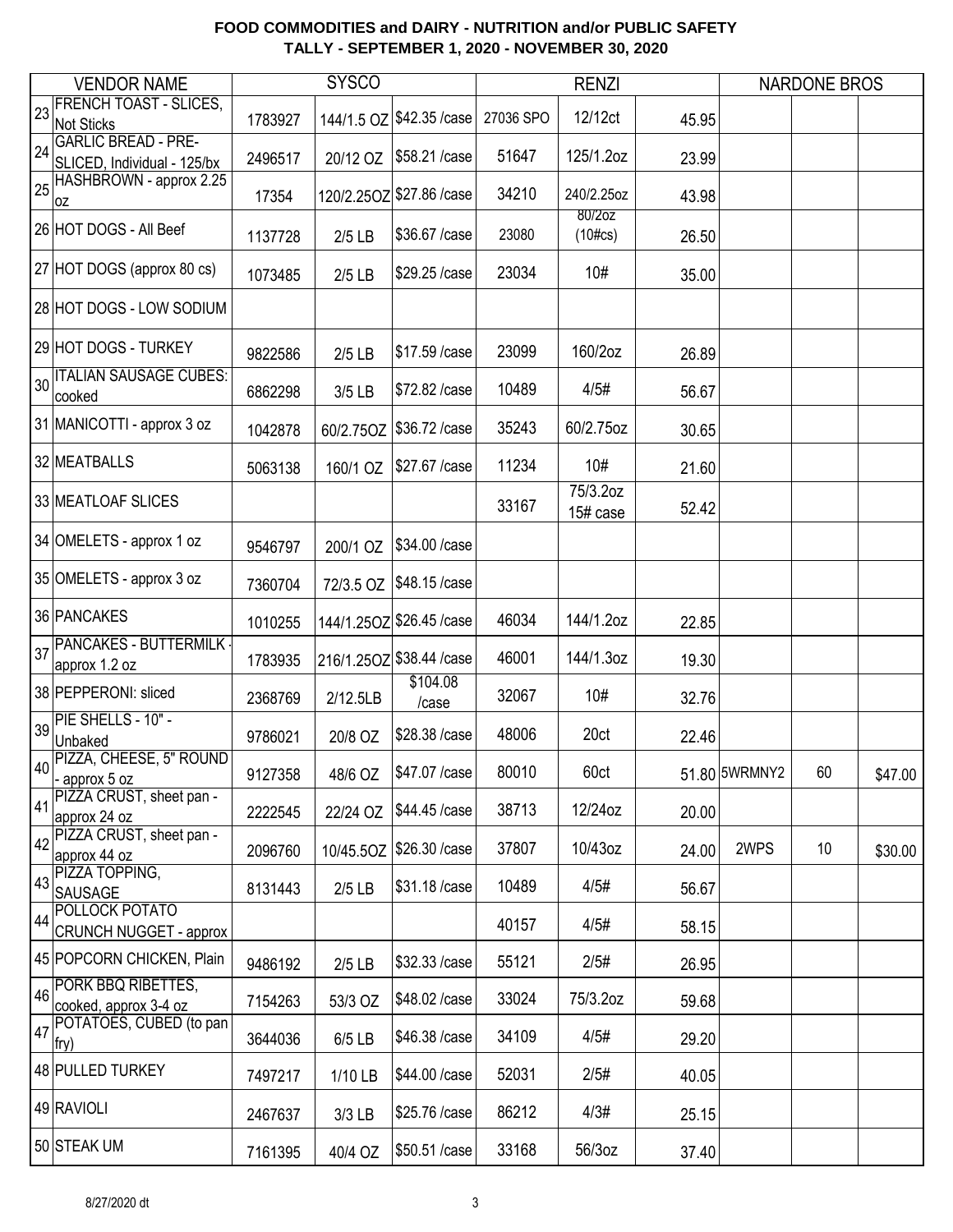|                | <b>VENDOR NAME</b>                                      |         | <b>SYSCO</b> |                           |           | <b>RENZI</b>                    |       | <b>NARDONE BROS</b> |  |
|----------------|---------------------------------------------------------|---------|--------------|---------------------------|-----------|---------------------------------|-------|---------------------|--|
|                | 51 SWEET POTATO FRIES                                   | 5020197 | $6/2.5$ LB   | \$32.12 / case            | 34120     | 6/2.5#                          | 29.75 |                     |  |
| 52             | <b>STUFFED SHELLS - approx</b><br>2 oz                  | 1948512 | 96/20Z       | \$43.31 /case             | 35249     | 2/7.5#                          | 40.54 |                     |  |
|                | 53 TATOR TOT - approx 1 oz                              | 1050954 | 6/5 LB       | \$50.02 / case            | 34008     | 8/5#                            | 28.66 |                     |  |
|                | 54 TURKEY, WHOLE - raw,<br>frozen                       | 3465881 | $2/16 - 24#$ | $$1.77$ /lb               | 52030     | $ZCI =$<br>22/24#               | 1.35# |                     |  |
| 55             | <b>TURKEY BREAST - raw,</b><br>frozen<br>UNBREADED FISH | 4347126 | $2/8 - 10#$  | \$3.68/lb<br>\$127.89     | 52036     | $2/11$ #avg<br><b>UPC#10029</b> | 2.99# |                     |  |
| 56             | FILLETS - approx 4 oz                                   | 8085698 | 4/10 LB      | /case                     | 10662 SPO | 76                              | 28.70 |                     |  |
| 57             | <b>UNBREADED VEAL PATTY -</b><br>approx 4 oz            | 2590222 | 1/10 LB      | \$45.84 /case             |           |                                 |       |                     |  |
|                | 58 VEGGIE BURGER, regular                               | 2023125 | 48/3.4OZ     | \$60.26 /case             |           |                                 |       |                     |  |
| 59             | <b>VEGGIE BURGER,</b><br>southwestern                   | 9349960 | 48/3.4 OZ    | \$56.18 /case             | 11075 SPO | 48/3.4oz                        | 51.32 |                     |  |
|                | 60 WAFFLES                                              | 3158494 | 18/8 CT      | \$18.14 /case             | 46009     | 144/1.23oz                      | 17.75 |                     |  |
|                | 61 WRAPS - 12"                                          | 7657661 | 6/1 DZ       | \$17.28 / case            | 60048     | 6/12ct                          | 17.70 |                     |  |
|                | <b>FISH</b>                                             |         |              |                           |           |                                 |       |                     |  |
|                | 1 TUNA FISH - 12 oz                                     | 7045083 | 24/12 OZ     | \$76.51 /case             | 43232 SPO | 24/12oz in<br>water             | 65.25 |                     |  |
|                | 2 TUNA FISH - 66.5 oz                                   | 7519285 | 6/66.5OZ     | \$44.45 /case             | 64025     | 6/66.5oz in<br>water            | 44.00 |                     |  |
|                | <b>EGGS</b>                                             |         |              |                           |           |                                 |       |                     |  |
| 1              | EGG PATTIES - 1 oz -<br>frozen                          | 9546797 | 200/1 OZ     | \$34.00 / case            | 27062     | 144/1oz                         | 19.80 |                     |  |
| $\overline{c}$ | EGG PATTIES - 1.5 oz -<br>frozen                        | 3984396 |              | 160/1.5 OZ \$34.96 / case | 27049     | 120/1.5oz                       | 25.55 |                     |  |
| 3              | EGG PATTIES - 1.75 oz -<br> frozen                      | 3984396 |              | 160/1.5 OZ \$34.96 / case | 27092     | 144/1.75oz                      | 34.65 |                     |  |
| 4              | EGG PATTIES - 2 oz -<br>frozen                          | 2738623 | 100/2 OZ     | \$27.98 / case            | 27093     | 100/2oz                         | 26.80 |                     |  |
| 5              | FRESH EGGS - 15/doz -<br>Large                          |         |              |                           | 28006     | 15doz                           | 14.15 |                     |  |
| 6              | FRESH EGGS - 30/doz -<br>Large                          |         |              |                           | 28028     | Medium<br>30doz                 | 22.28 |                     |  |
| 7              | PASTEURIZED EGGS -<br>15/2# - Large                     |         |              |                           | 27048     | 15/2#                           | 44.50 |                     |  |
| 8              | PEELED HARD COOKED -<br>25#                             | 6764700 | 1/25 LB      | \$49.56 /case             | 28108     | 25#                             | 47.99 |                     |  |
|                | <b>PASTA &amp; GRAINS</b>                               |         |              |                           |           |                                 |       |                     |  |
|                | 1 BARLEY                                                | 4487633 | 24/1 LB      | \$22.50 /case             | 78309 SPO | 24/1#                           | 20.72 |                     |  |
| $\overline{2}$ | CASSEROLE EIbOW<br><b>NOODLES</b>                       | 5204544 | 2/10 LB      | \$23.54 /case             | 76884     | 2/10#                           | 19.95 |                     |  |
|                | 3 EGG NOODLES                                           | 5204617 | $2/5$ LB     | \$18.43 /case             | 84082     | 1/10#                           | 11.99 |                     |  |
|                | 4 ELBOW MACARONI                                        | 4862702 | 2/10 LB      | \$22.96 /case             | 84073     | 20#                             | 15.65 |                     |  |
|                | 5  LASAGNA NOODLES                                      | 4933164 | 1/10 LB      | \$16.14 / case            | 76879     | 12/1#                           | 15.80 |                     |  |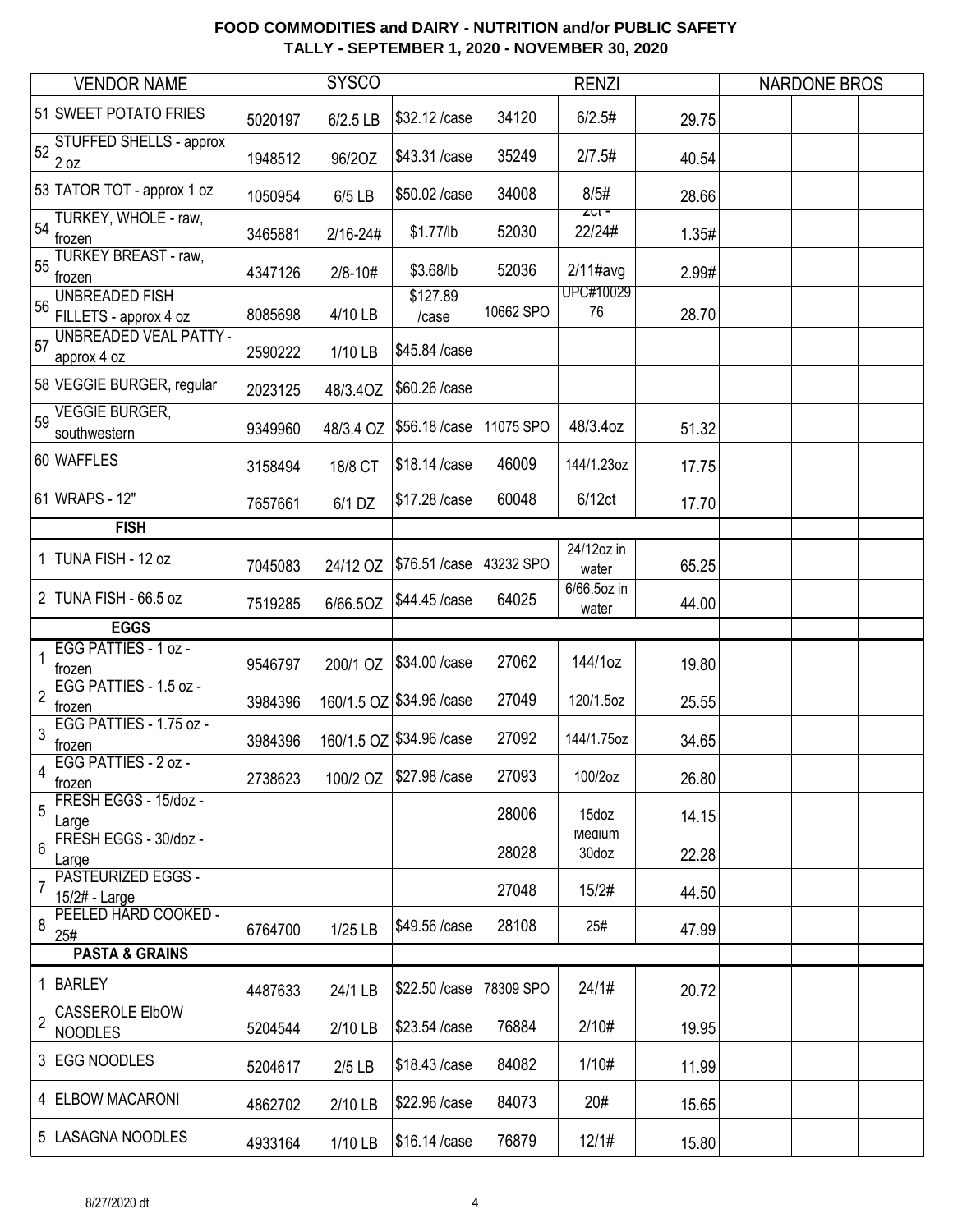|    | <b>VENDOR NAME</b>                                |         | <b>SYSCO</b> |                   |           | <b>RENZI</b> |       | <b>NARDONE BROS</b> |  |
|----|---------------------------------------------------|---------|--------------|-------------------|-----------|--------------|-------|---------------------|--|
|    | 6   RICE - par boil - $25#$                       | 4671350 | 1/25 LB      | \$17.57 / case    | 66014     | 25#          | 14.40 |                     |  |
|    | 7   RICE - par boil - $50#$                       | 4323366 | 1/50 LB      | \$29.33 /case     | 66014     | 25#          | 14.40 |                     |  |
|    | 8   ROTINI - tricolor                             | 5204551 | 2/10 LB      | \$27.46 /case     | 76882     | 2/10#        | 24.79 |                     |  |
|    | 9   ROTINI - plain                                | 5204569 | 2/10 LB      | \$23.63 / case    | 84083     | 20#          | 17.55 |                     |  |
|    | 10 SHELLS - Medium Size                           | 5204585 | 2/10 LB      | \$23.89 / case    | 76913     | 20#          | 19.98 |                     |  |
|    | 11 SPAGHETTI                                      | 4862983 | 2/10 LB      | \$22.93 / case    | 84072     | 20#          | 17.55 |                     |  |
|    | $12$ ZITI                                         | 4862835 | 2/10 LB      | \$25.88 /case     | 84074     | 2/10#        | 17.55 |                     |  |
|    | <b>BAKING PRODUCTS</b>                            |         |              |                   |           |              |       |                     |  |
|    | 1 BAKING COCOA                                    | 5792684 | 6/5 LB       | \$108.96<br>/case | 92337     | 6/5#         | 83.95 |                     |  |
|    | 2 BAKING POWDER                                   | 7082172 | 6/5 LB       | \$46.56 /case     | 68064     | 6/5#         | 39.99 |                     |  |
|    | 3 BAKING SODA                                     | 7077490 | 24/1 LB      | \$19.03 / case    | 68058     | 24/1#        | 17.35 |                     |  |
|    | 4 CANOLA OIL                                      | 7028113 | 4/1 GAL      | \$33.43 /case     | 30088     | $6/1$ gal    | 29.45 |                     |  |
|    | 5 COCONUT: unsweetened                            | 4510921 | $5/2$ LB     | \$25.72 / case    |           |              |       |                     |  |
|    | 6 CORN STARCH                                     | 4032991 | 24/1LB       | \$19.24 /case     | 91369     | 24/1#        | 17.55 |                     |  |
|    | 7 $ CRAISINS - 5#$                                |         |              |                   | 73094     | 5#           | 19.45 |                     |  |
|    | 8 CRAISINS - 10#                                  | 6889125 | 1/10 LB      | \$25.76 /case     | 73094     | 5#           | 19.45 |                     |  |
|    | 9   FLOUR - 25#                                   | 8379270 | 2/25 LB      | \$16.61 /case     | 10820     | 2/25#        | 15.75 |                     |  |
|    | 10 FLOUR - 50#                                    | 4267274 | 1/50 LB      | \$16.19 / case    | 10864     | 50#          | 16.40 |                     |  |
|    | 11 PEANUT BUTTER CHIPS -<br>25#                   |         |              |                   | 75071 SPO | 25#          | 81.29 |                     |  |
| 12 | <b>SEMI-SWEET CHOCOLATE</b><br><b>CHIPS - 25#</b> | 5335732 | 1/25 LB      | \$55.96 /case     | 92210     | 25#          | 47.25 |                     |  |
|    | 13 SHORTENING                                     | 4684250 | 1/50 LB      | \$47.38 / case    | 10954     | 50#          | 33.30 |                     |  |
|    | 14 SUGAR, BROWN - $2#$                            | 5593702 | 12/2 LB      | \$29.98 / case    | 11183     | 12/2#        | 26.45 |                     |  |
|    | 15 SUGAR, BROWN - 50#                             | 1854926 | 1/50 LB      | \$46.59 / case    | 67009     | 50#          | 35.64 |                     |  |
|    | 16 SUGAR, CONFECTIONERY<br>- 2#                   | 5593900 | 12/2 LB      | \$29.93 /case     | 92205     | 12/2#        | 25.79 |                     |  |
|    | 17 SUGAR, CONFECTIONERY<br>- 50#                  | 1854918 | 1/50 LB      | \$46.32 / case    | 67007     | 50#          | 35.85 |                     |  |
|    | 18 SUGAR, GRANULATED - 5#                         | 2926727 | 10/4 LB      | \$36.42 / case    | 68393     | 10/4#        | 29.88 |                     |  |
|    | 19 SUGAR, GRANULATED -<br>50#                     | 4782694 | 1/50 LB      | \$38.19 / case    | 68395     | 50#          | 31.65 |                     |  |
|    | 20 VANILLA EXTRACT - Gal                          | 5239389 | 6/32 OZ      | \$33.91 /case     | 96205     | $4/1$ gal    | 35.39 |                     |  |
|    | 21 VEGETABLE OIL - Gal                            | 4119061 | 6/1 GAL      | \$41.29 / case    | 30088     | $6/1$ gal    | 29.45 |                     |  |

8/27/2020 dt 5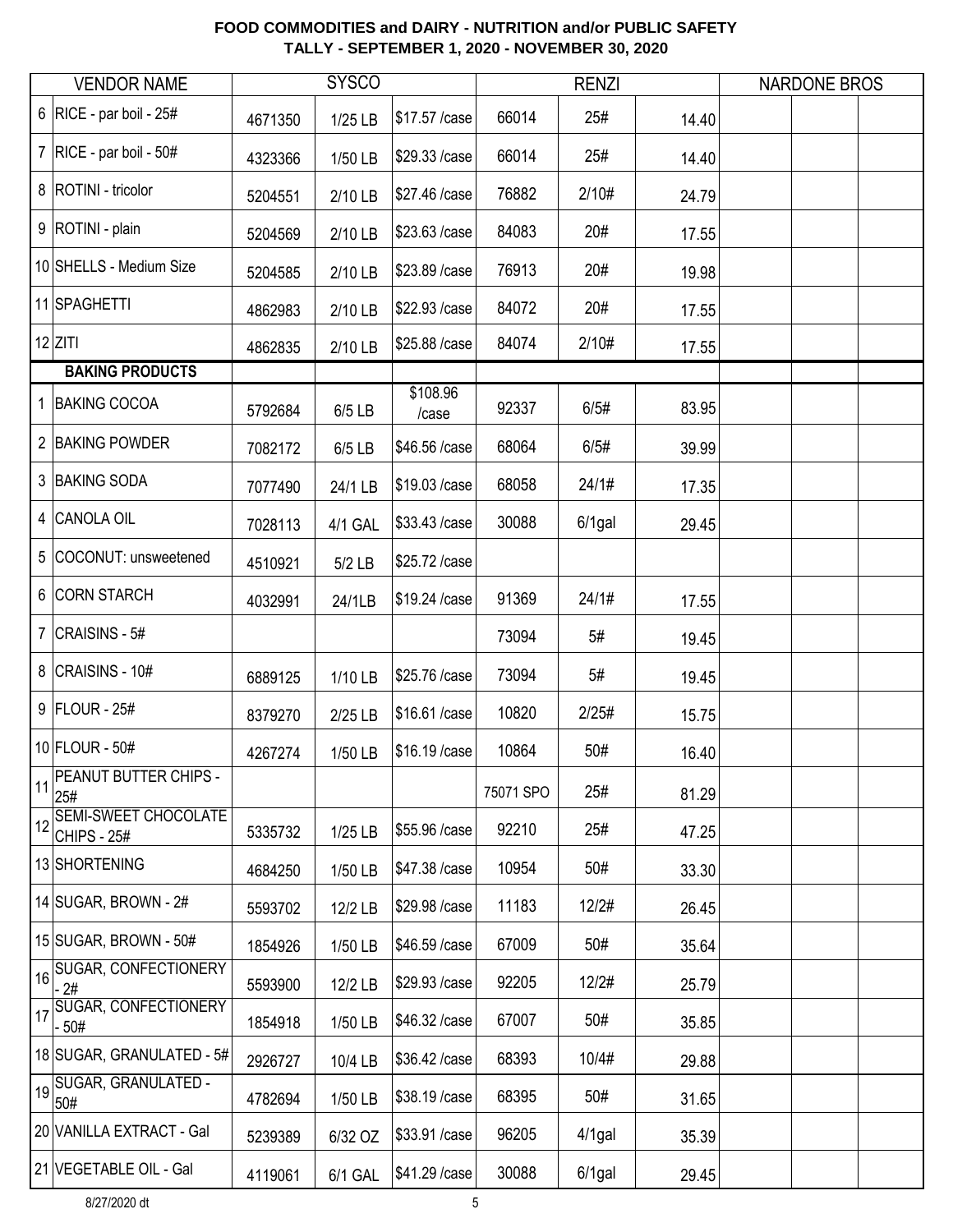|                | <b>VENDOR NAME</b>                                 |         | <b>SYSCO</b> |                            |           | <b>RENZI</b>      |       | <b>NARDONE BROS</b> |  |
|----------------|----------------------------------------------------|---------|--------------|----------------------------|-----------|-------------------|-------|---------------------|--|
|                | 22 WALNUTS                                         | 4645404 | 3/2 LB       | \$69.01 /case              | 92353     | ज्र<br>halves/pcs | 39.63 |                     |  |
|                | <b>INDIVIDUAL / BULK CEREALS</b>                   |         |              |                            |           |                   |       |                     |  |
| 1              | <b>BRAN FLAKES - Individual -</b><br>1 oz          |         |              |                            | 75488 SPO | 96/1oz            | 25.95 |                     |  |
| $\sqrt{2}$     | <b>BRAN FLAKES - Bulk - 35</b><br>0Z               | 6709414 | 4/35 OZ      | \$15.10 / case             | 92331 SPO | 4/35oz            | 14.30 |                     |  |
| 3              | CHEERIOS - Individual - 1<br>0Z                    | 2177584 | 96/1 OZ      | \$21.95 / case             | 84160     | 96/1oz            | 20.95 |                     |  |
| 4              | CHEERIOS - Bulk - 29 oz -<br>35 oz                 | 6732754 | 4/35 OZ      | \$17.42 / case             | 76254     | 4/35oz            | 15.30 |                     |  |
| 5              | <b>CINNAMON TOASTIES -</b><br>Individual - 1 oz    | 4119723 | 96/1 OZ      | \$21.95 / case             | 84065     | 96/1oz            | 20.95 |                     |  |
| 6              | <b>CINNAMON TOASTIES -</b><br>Bulk - 32 oz - 35 oz | 4396446 | 4/45 OZ      | \$38.86 / case             | 92334 SPO | 4/35oz            | 21.90 |                     |  |
| $\overline{7}$ | <b>CORN FLAKES - Individual -</b><br>1 oz          | 4044640 | 96/3/4 OZ    | \$40.97 / case             | 76496 SPO | 96/1oz            | 21.94 |                     |  |
| 8              | <b>CORN FLAKES - Bulk - 32</b><br>oz - 35 oz       | 6709307 | 4/35 OZ      | \$16.76 / case             | 76255     | 4/35oz            | 13.85 |                     |  |
| 9              | <b>CREAM OF WHEAT - Bulk -</b><br>28 oz - 35 oz    | 8562639 | 12/28 OZ     | \$34.44 /case              | 85520     | 12/28oz           | 38.58 |                     |  |
| 10             | <b>CREAM OF WHEAT -</b><br>Individual - 1 oz       |         |              |                            |           |                   |       |                     |  |
| 11             | <b>FROSTED FLAKES -</b><br>Individual - 1 oz       | 4044707 | 96/1 OZ      | \$40.97 / case             | 10522     | 96/1oz            | 25.55 |                     |  |
| 12             | <b>FROSTED FLAKES - Bulk -</b><br>35 oz - 45 oz    | 6781587 | 4/35 OZ      | \$19.15 / case             | 92321 SPO | $4/32$ oz         | 13.99 |                     |  |
|                | 13 OATMEAL - Individual - 1 oz                     | 8562621 | 12/420Z      | \$36.38 / case             | 76593     | 48/1oz            | 10.45 |                     |  |
|                | 14 QUICK OATS - 35 oz - 45 oz                      | 8562621 | 12/420Z      | \$36.38 / case             | 85522     | 12/42oz           | 29.45 |                     |  |
|                | 15 RAISIN BRAN - Individual - 1<br>OZ              | 4044624 |              | 96/1.25OZ   \$40.97 / case | 10519 SPO | 96/1oz            | 21.60 |                     |  |
|                | 16 RAISIN BRAN - Bulk - 35 oz                      | 6732788 | 4/35 OZ      | \$19.26 /case              | 76243     | 4/35oz            | 16.75 |                     |  |
|                | 17 SPECIAL K - Individual - 1<br> OZ               | 4044699 | 96/5/8 OZ    | \$40.97 /case              | 84026     | 96/1oz            | 33.15 |                     |  |
| 18             | RICE CRISPIES - Individual -<br>1 <sub>oz</sub>    | 4044681 | 96/5/8 OZ    | \$40.97 / case             | 10634     | 96/1oz            | 23.20 |                     |  |
| 19             | <b>RICE CRISPIES - Bulk - 32</b><br>oz - 35 oz     | 6709455 | 4/35 OZ      | \$18.86 / case             | 76256     | 4/35oz            | 15.60 |                     |  |
| 20             | SHREDDED WHEAT -<br>Individual - 1 oz - 1.2 oz     | 6199269 | 70/1.2 OZ    | \$40.37 / case             | 10518 SPO | 96/1oz            | 25.70 |                     |  |
| 21             | SHREDDED WHEAT - Bulk -<br>32 oz - 35 oz           | 5029087 | 4/56 OZ      | \$54.20 / case             | 76253 SPO | 4/35oz            | 25.30 |                     |  |
| 22             | <b>TOOTIE FRUTIES -</b><br>Individual - 1 oz       | 2093431 | 96/1 OZ      | \$40.97 / case             | 10520     | 96/1oz            | 24.80 |                     |  |
| 23             | <b>TOOTIE FRUTIES - Bulk -</b><br>35 oz            | 6768436 | 4/35 OZ.     | \$19.95 / case             | 92336 SPO | 4/35oz            | 16.90 |                     |  |
|                | <b>DESSERT MIXES</b>                               |         |              |                            |           |                   |       |                     |  |
|                | 1 ANGEL FOOD CAKE - 12/1#                          | 5357559 | 6/20OZ       | \$37.27 / case             | 17918     | 12/16oz           | 42.50 |                     |  |
|                | 2 APPLE PIE FILLING - #10                          | 6348015 | 6/#10        | \$47.38 / case             | 73066     | 6/#10             | 45.50 |                     |  |
|                | 3   BROWNIE MIX - 6/5#                             | 1242439 | 6/5 LB       | \$29.16 /case              | 28038     | 6/5#              | 26.80 |                     |  |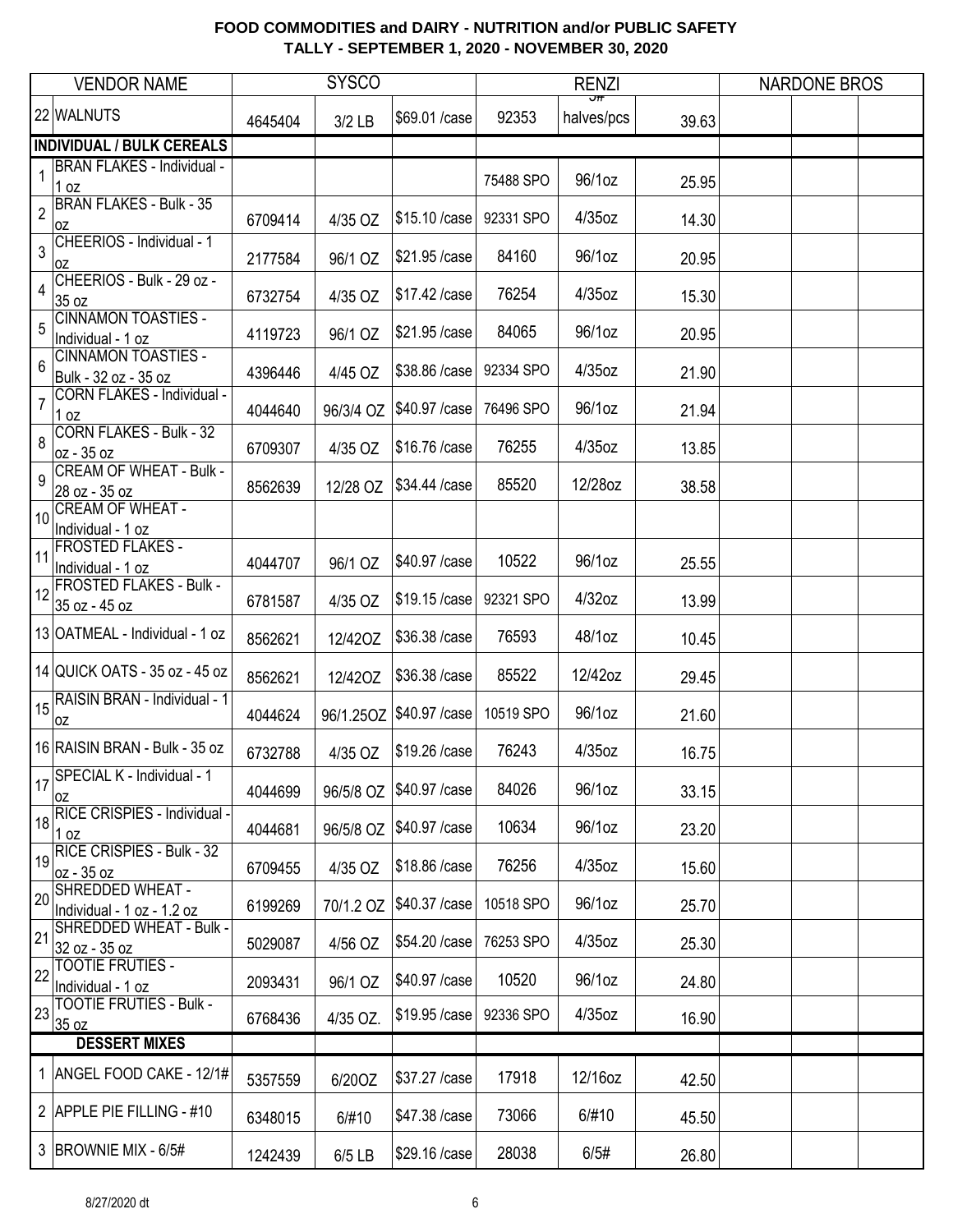|   | <b>VENDOR NAME</b>                                                                                         |         | <b>SYSCO</b> |                |           | <b>RENZI</b> |       | <b>NARDONE BROS</b> |  |
|---|------------------------------------------------------------------------------------------------------------|---------|--------------|----------------|-----------|--------------|-------|---------------------|--|
|   | 4 BROWNIE MIX, Sugar Free                                                                                  |         |              |                |           |              |       |                     |  |
|   | 5 CAKE MIX, CARROT                                                                                         |         |              |                | 28139     | 6/5#         | 36.55 |                     |  |
| 6 | CAKE MIX, CARROT, Sugar<br>Free                                                                            |         |              |                |           |              |       |                     |  |
|   | 7 CAKE MIX, CHOCOLATE                                                                                      | 1242985 | 6/5 LB       | \$28.69 / case | 27955     | 6/5#         | 27.95 |                     |  |
|   | 8 CAKE MIX, CHOCOLATE,<br>Sugar Free                                                                       |         |              |                |           |              |       |                     |  |
|   | 9 CAKE MIX, SPICE                                                                                          | 6048904 | 6/5LB        | \$66.34 /case  | 28250 SPO | 6/5#         | 26.75 |                     |  |
|   | 10 CAKE MIX, YELLOW                                                                                        | 5301627 | 6/5 LB       | \$26.56 /case  | 27973 SPO | 6/5#         | 24.75 |                     |  |
|   | 11 CAKE MIX, WHITE                                                                                         | 5301601 | 6/5 LB       | \$26.60 / case | 28221 SPO | 6/5#         | 24.75 |                     |  |
|   | 12 CAKE MIX, WHITE, Sugar<br>Free                                                                          |         |              |                |           |              |       |                     |  |
|   | 13 CHEESECAKE                                                                                              | 1678481 | 6/4 LB       | \$96.53 /case  | 28216     | 6/4#         | 49.10 |                     |  |
|   | 14 GINGERBREAD MIX                                                                                         | 6048904 | 6/5LB        | \$66.34 /case  | 28114     | 6/5#         | 34.40 |                     |  |
|   | <b>ICING, READY TO</b><br>15 SPREAD: MUST BE SHELF<br>STABLE: Chocolate - 12 #                             | 4158929 | 2/11 LB      | \$60.10 / case | 45314     | 12#          | 29.15 |                     |  |
|   | ICING, READY TO<br>16 SPREAD: MUST BE SHELF<br>STABLE: Vanilla - 12 #<br>17 CING, CHOCOLATE, Sugar<br>Free | 4046124 | 2/11 LB      | \$55.39 / case | 45315     | 12#          | 22.45 |                     |  |
|   | 18 ICING, WHITE, Sugar Free                                                                                |         |              |                |           |              |       |                     |  |
|   | 19 MUFFIN MIX, BANANA NUT                                                                                  | 1681519 | 2/8 LB       | \$39.28 / case | 28014 SPO | 6/5#         | 55.45 |                     |  |
|   | 20 MUFFIN MIX, BASIC                                                                                       | 1242425 | 6/5 LB       | \$24.19 / case | 28231     | 6/5#         | 25.15 |                     |  |
|   | 21 MUFFIN MIX, BLUEBERRY                                                                                   | 4664504 | 6/78 OZ      | \$77.25 / case | 28424 SPO | 6/5#         | 25.95 |                     |  |
|   | 22 MUFFIN MIX, BRAN                                                                                        | 4044020 | 6/5 LB       | \$57.51 /case  | 76608 SPO | 6/5#         | 55.25 |                     |  |
|   | 23 MUFFIN MIX, CORN                                                                                        | 2748905 | 6/5 LB       | \$34.57 / case | 28217     | 6/5#         | 29.10 |                     |  |
|   | 24 MUFFIN MIX, HONEY<br><b>BRAN</b>                                                                        | 4044020 | 6/5 LB       | \$57.51 /case  | 28225 SPO | 6/5#         | 41.95 |                     |  |
|   | <b>COOKING PRODUCTS</b>                                                                                    |         |              |                |           |              |       |                     |  |
|   | 1 BEEF BASE                                                                                                | 4944203 | 6/1 LB       | \$37.97 / case | 57719     | 12/1#        | 55.65 |                     |  |
|   | 2 BEEF BASE, LOW SODIUM                                                                                    | 5814421 | 6/1 LB       | \$57.45 /case  | 57716     | 12/1#        | 65.75 |                     |  |
|   | 3 BEEF BROTH, LOW<br><b>SODIUM</b>                                                                         |         |              |                |           |              |       |                     |  |
|   | 4 BISQUICK MIX                                                                                             | 2810392 | 6/5 LB       | \$26.91 /case  | 28237     | 6/5#         | 25.80 |                     |  |
|   | 5 BREAD CRUMBS, ITALIAN                                                                                    | 5249727 | $2/5$ LB     | \$12.35 /case  | 29131     | 6/5#         | 27.85 |                     |  |
|   | 6 CHICKEN BROTH                                                                                            | 5568241 | 12/49 OZ     | \$29.61 /case  | 36580     | 12/48oz      | 26.90 |                     |  |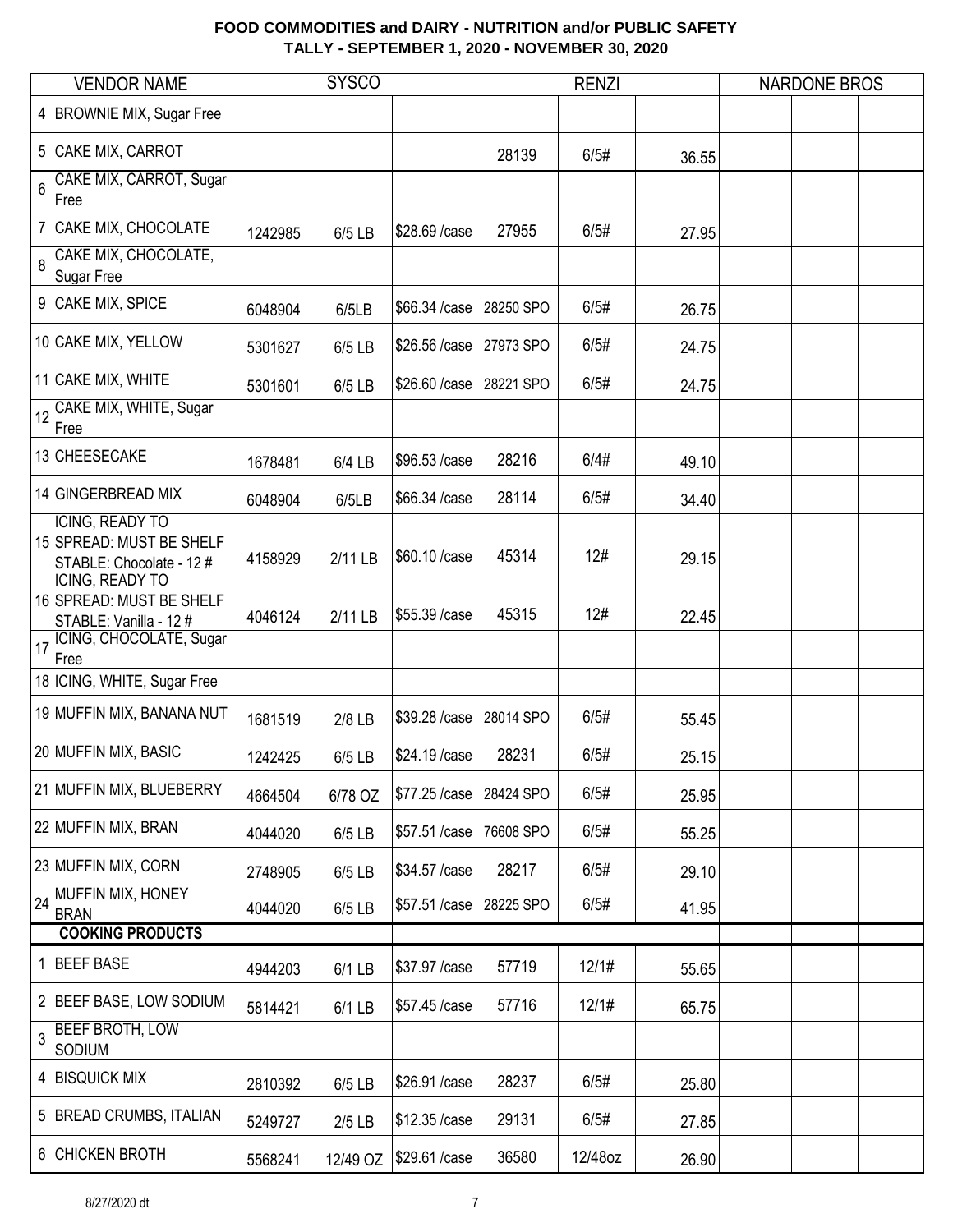|    | <b>VENDOR NAME</b>                                                  |         | <b>SYSCO</b> |                   |           | <b>RENZI</b>      |       | <b>NARDONE BROS</b> |  |
|----|---------------------------------------------------------------------|---------|--------------|-------------------|-----------|-------------------|-------|---------------------|--|
|    | <b>CHICKEN BROTH, LOW</b><br><b>SODIUM</b>                          | 5568241 | 12/49 OZ     | \$29.61 /case     |           |                   |       |                     |  |
|    | 8 CHICKEN GRAVY                                                     | 7452600 | 8/16 OZ      | \$39.54 /case     | 58109 SPO | 12/50oz           | 36.00 |                     |  |
| 9  | CHICKEN GRAVY, LOW<br><b>SODIUM</b>                                 | 8877219 | 8/22.6 Z     | \$45.12 /case     | 28448     | 8/150Z<br>Poultry | 29.25 |                     |  |
|    | 10 CHICKEN BASE - 1#                                                | 4944534 | 6/1 LB       | \$32.98 /case     | 57721     | 12/1#             | 53.66 |                     |  |
|    | 11 CHICKEN BASE - 5#                                                | 4342770 | 4/5 LB       | \$152.92<br>/case | 57724     | 6/1#              | 38.79 |                     |  |
|    | CHICKEN BASE, LOW<br>SODIUM                                         | 6213359 | 6/1LB        | \$48.13 /case     | 57715     | 12/1#             | 58.35 |                     |  |
|    | 13 CRISPY ONIONS                                                    | 435671  | 6/24 OZ      | \$37.70 / case    | 73125     | 6/24oz            | 33.60 |                     |  |
|    | 14 FALAFEL                                                          | 8022297 | $2/5$ LB     | \$28.06 /case     |           |                   |       |                     |  |
|    | <b>INSTANT BROTH &amp;</b><br>15 SEASONING - BEEF, LOW<br>SODIUM    |         |              |                   | 91235 SPO | 300/4gm           | 36.60 |                     |  |
|    | <b>INSTANT BROTH &amp;</b><br>16 SEASONING - CHICKEN,<br>LOW SODIUM |         |              |                   | 91236 SPO | 300/4gm           | 36.60 |                     |  |
| 17 | MINCED GARLIC, IN<br><b>LIQUID</b>                                  | 7127293 | 6/32 OZ      | \$36.32 / case    | 68103     | $6/35$ oz         | 34.29 |                     |  |
|    | 18 PANCAKE MIX                                                      | 2810432 | 6/5 LB       | \$23.84 /case     | 28085     | 6/5#              | 23.00 |                     |  |
|    | 19 PORK GRAVY MIX                                                   | 9829748 | 6/11.3OZ     | \$27.07 / case    | 57709     | 8/16oz            | 35.55 |                     |  |
|    | 20 PORK GRAVY MIX, LOW<br><b>SODIUM</b>                             | 8877714 | 8/16 OZ      | \$38.57 / case    | 57709     | 8/16oz            | 35.55 |                     |  |
|    | 21 SOY SAUCE, LOW SODIUM                                            | 4897641 | 6/.5 GAL     | \$41.88 / case    | 37300 SPO | $6/.5$ gal        | 37.97 |                     |  |
| 22 | <b>STUFFING MIX, CHICKEN -</b><br>6/3.5#                            | 4396404 | 4/3.56LB     | \$51.73 /case     | 65040     | $6/55$ oz         | 59.69 |                     |  |
| 20 | on STUFFING MIX,<br>CORNBREAD - 6/3.5#                              | 3747732 | 6/56OZ       | \$67.87 / case    | 65034 SPO | 6/28oz            | 33.75 |                     |  |
| 24 | <b>SWEETENED</b><br>CONDENSED MILK - 24/14                          | 9312596 | 24/14 OZ     | \$44.60 / case    |           |                   |       |                     |  |
|    | 25 TEMPURA BATTER                                                   | 4979027 | 6/5 LB       | \$48.15 /case     | 28130     | 6/5#              | 48.90 |                     |  |
| 26 | <b>THICK-IT INSTANT</b><br><b>HEALTHCARE FOOD</b>                   | 101758  | 100/7 G      | \$17.45 /case     | 76723 SPO | 100/6.5gm         | 15.00 |                     |  |
| 27 | THICK-IT INSTANT<br><b>HEALTHCARE FOOD</b>                          | 102194  | 1/25 LB      | \$72.52 / case    | 76732     | 25#               | 67.50 |                     |  |
|    | 28 TOFU - 12/14 oz                                                  | 9907433 | 12/16 OZ     | \$16.35 /case     |           |                   |       |                     |  |
|    | 29 TOFU - 6/4#                                                      | 9907433 | 12/16 OZ     | \$16.35 /case     | 88520     | 6/4#              | 33.75 |                     |  |
|    | 30 TURKEY GRAVY MIX                                                 | 7452618 | 8/16 OZ      | \$40.55 /case     | 57698     | 8/16oz            | 38.80 |                     |  |
| 31 | TURKEY GRAVY MIX, LOW<br><b>SODIUM</b>                              | 8877219 | 8/22.6 Z     | \$45.12 / case    | 28448     | 8/150Z<br>Poultry | 29.25 |                     |  |
|    | 32 VEGETABLE BASE                                                   | 5682935 | 6/1LB        | \$31.27 / case    | 57696 SPO | 6/1#              | 22.75 |                     |  |
|    | 33 VINEGAR                                                          | 5868328 | 4/1 GAL      | \$7.79 / case     | 56100     | $4/1$ gal         | 6.90  |                     |  |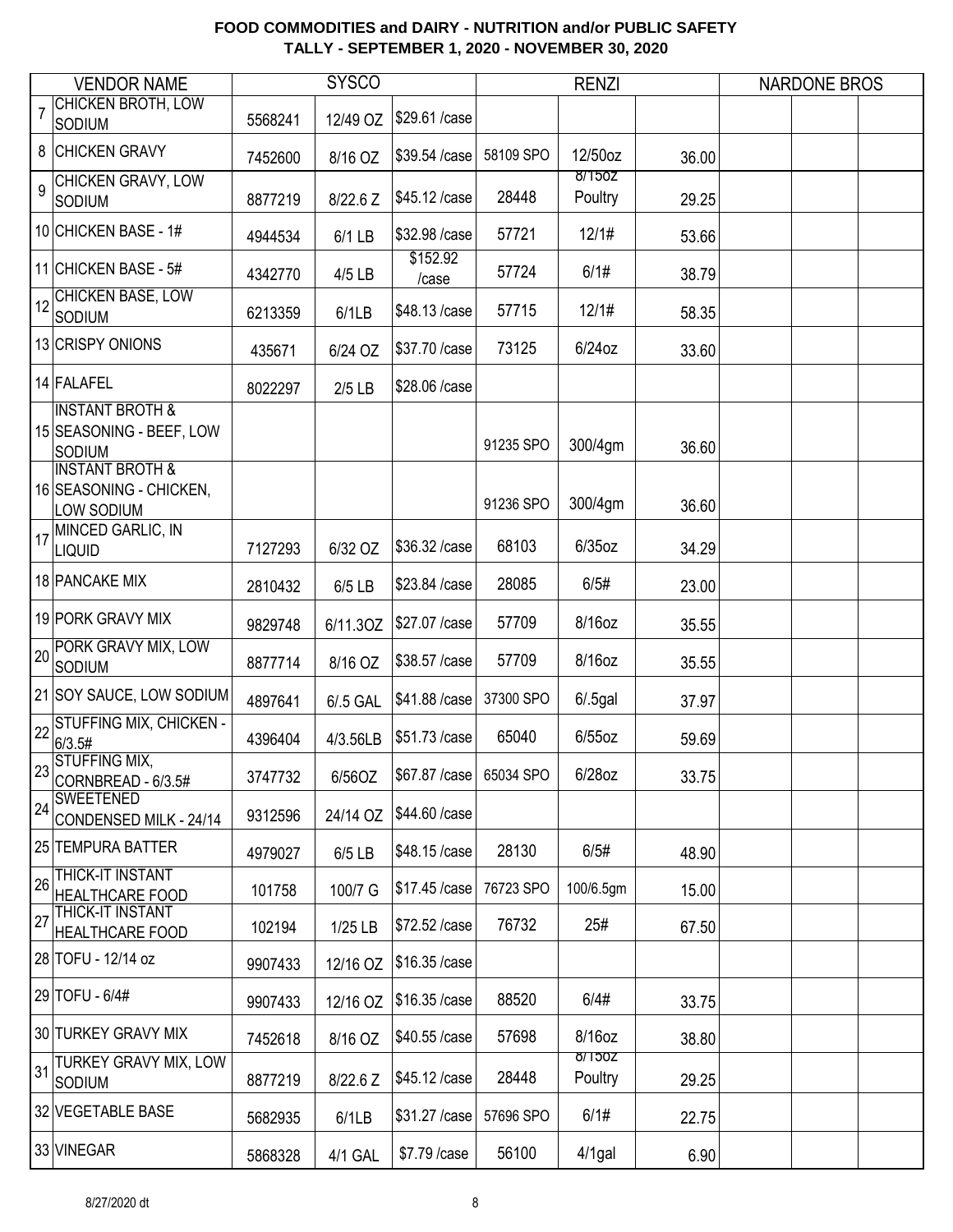|                | <b>VENDOR NAME</b>                           |         | <b>SYSCO</b> |                                       |           | <b>RENZI</b> |       | <b>NARDONE BROS</b> |  |
|----------------|----------------------------------------------|---------|--------------|---------------------------------------|-----------|--------------|-------|---------------------|--|
| 34             | <b>WORCESTERSHIRE</b>                        |         |              |                                       |           |              |       |                     |  |
|                | <b>SAUCE</b>                                 | 1762927 | 4/1 GAL      | \$32.69 / case                        | 75181     | $4/1$ gal    | 26.99 |                     |  |
| 35             | <b>WORCESTERSHIRE</b>                        |         |              |                                       |           |              |       |                     |  |
|                | SAUCE, LOW SODIUM                            |         |              |                                       |           |              |       |                     |  |
|                | <b>SALAD DRESSINGS</b>                       |         |              |                                       |           |              |       |                     |  |
| 1              | <b>SALAD DRESSING Low Fat</b>                |         |              |                                       |           |              |       |                     |  |
|                | French<br><b>SALAD DRESSING Low Fat</b>      |         |              |                                       |           |              |       |                     |  |
| $\overline{c}$ | Ranch                                        | 4086575 | 4/1GAL       | \$38.44 /case                         | 78427     | $4/1$ gal    | 37.99 |                     |  |
| 3              | <b>SALAD DRESSING Low Fat</b>                |         |              |                                       |           |              |       |                     |  |
|                | Golden Italian                               | 4488946 | 4/1 GAL      | \$32.15 /case                         | 56025     | $4/1$ gal    | 28.50 |                     |  |
| 4              | <b>SALAD DRESSING Low Fat</b>                |         |              |                                       | 56147 Spo | $4/1$ gal    |       |                     |  |
|                | <b>Thousand Island</b>                       |         |              |                                       |           |              | 40.55 |                     |  |
|                | 5 SALAD DRESSING Catalina                    |         |              |                                       | 67266 SPO | $4/1$ gal    | 44.99 |                     |  |
|                |                                              |         |              |                                       |           |              |       |                     |  |
|                | 6 SALAD DRESSING Italian                     | 4003687 | 4/1 GAL      | \$34.98 / case                        | 56176     | $4/1$ gal    | 32.25 |                     |  |
|                | 7 SALAD DRESSING Ranch                       |         |              |                                       |           |              |       |                     |  |
|                |                                              | 4003679 | 4/1 GAL      | \$35.94 /case                         | 56171     | $4/1$ gal    | 34.15 |                     |  |
| 8              | <b>SALAD DRESSING</b>                        |         |              | \$37.23 / case                        | 56175 SPO | $4/1$ gal    |       |                     |  |
|                | <b>Thousand Island</b>                       | 4069431 | 4/1 GAL      |                                       |           |              | 34.20 |                     |  |
| 9              | <b>SALAD DRESSING</b><br>POWDER MIX, Italian | 4847323 | 18/7.6 OZ    | \$48.70 / case                        | 28215     | 12/7.6oz     | 32.26 |                     |  |
|                | <b>SPICES</b>                                |         |              |                                       |           |              |       |                     |  |
|                |                                              |         |              |                                       |           |              |       |                     |  |
| $\mathbf 1$    | <b>BASIL LEAVES</b>                          | 8173397 | 3/22 OZ.     | \$66.77 / case                        | 68009     | $3/20$ oz    | 36.50 |                     |  |
|                | 2 BASIL, CRUSHED                             |         |              |                                       |           |              |       |                     |  |
|                |                                              |         |              |                                       | 68017 SPO | $6/12$ oz    | 22.00 |                     |  |
|                | 3 BLACK PEPPER                               |         | $6/1$ LB     | \$86.54 /case                         | 69355 SPO | 6/1#         | 54.16 |                     |  |
|                |                                              | 5229273 |              |                                       |           |              |       |                     |  |
|                | 4 CELERY SALT                                | 5228465 | 6/30 OZ      | \$44.67 / case                        | 68010 SPO | 6/36oz       | 41.04 |                     |  |
|                |                                              |         |              |                                       |           |              |       |                     |  |
|                | 5 CHILI POWDER                               | 9806498 | 6/20 OZ      | \$63.68 / case                        | 67992 SPO | 6/1#         | 38.40 |                     |  |
|                | 6 CHIVES, DRIED - 1 oz                       |         |              |                                       |           |              |       |                     |  |
|                |                                              | 5913694 |              | 6/1.35OZ   \$46.24 / case   67991 SPO |           | 6/1oz        | 25.50 |                     |  |
|                | 7 CHIVES, DRIED - $6/#10$                    |         |              |                                       |           |              |       |                     |  |
|                | 8 CINNAMON                                   |         |              |                                       | 68011     | 6/1#         |       |                     |  |
|                |                                              | 6639512 | $6/18$ Z     | \$70.68 / case                        |           |              | 43.20 |                     |  |
|                | 9 CRUSHED RED PEPPER                         | 9806423 | 6/13 OZ      | \$56.30 / case                        | 67999     | $6/12$ oz    | 34.20 |                     |  |
|                |                                              |         |              |                                       |           |              |       |                     |  |
|                | 10 DILL WEED                                 | 5228770 | 6/5 OZ       | \$72.81 /case                         | 68001 SPO | $6/5$ oz     | 49.15 |                     |  |
|                |                                              |         |              | \$101.27                              |           |              |       |                     |  |
|                | 11 GARLIC, GRANULATED                        | 6639165 | 6/26 OZ      | /case                                 | 68002     | $6/25$ oz    | 68.79 |                     |  |
|                | 12 GARLIC POWDER                             |         |              | \$81.55 /case                         | 69343 SPO | $6/19$ oz    |       |                     |  |
|                |                                              | 9806449 | 6/21 OZ      |                                       |           |              | 51.40 |                     |  |
|                | 13 GROUND GINGER                             | 4827832 | 6/12.5OZ     | \$78.66 / case                        | 69260 SPO | $6/16$ oz    | 53.00 |                     |  |
|                |                                              |         |              |                                       |           |              |       |                     |  |
|                | 14 LEMON PEPPER                              | 9806480 | 6/28 OZ      | \$76.03 / case                        | 69345 SPO | $6/26$ oz    | 62.40 |                     |  |
|                | 15 MONTREAL STEAK                            |         |              |                                       |           |              |       |                     |  |
|                | <b>SEASONING</b>                             | 6639553 | $6/29$ Z     | \$69.27 / case                        | 69350 SPO | $6/26$ oz    | 53.90 |                     |  |
| 16             | MRS. DASH SALT                               | 1116052 |              | 300/0.03OZ \$23.17 / case             | 93047 SPO | $3/21$ oz    | 48.00 |                     |  |
|                | <b>SUBSTITUTE - ORIGINAL</b>                 |         |              |                                       |           |              |       |                     |  |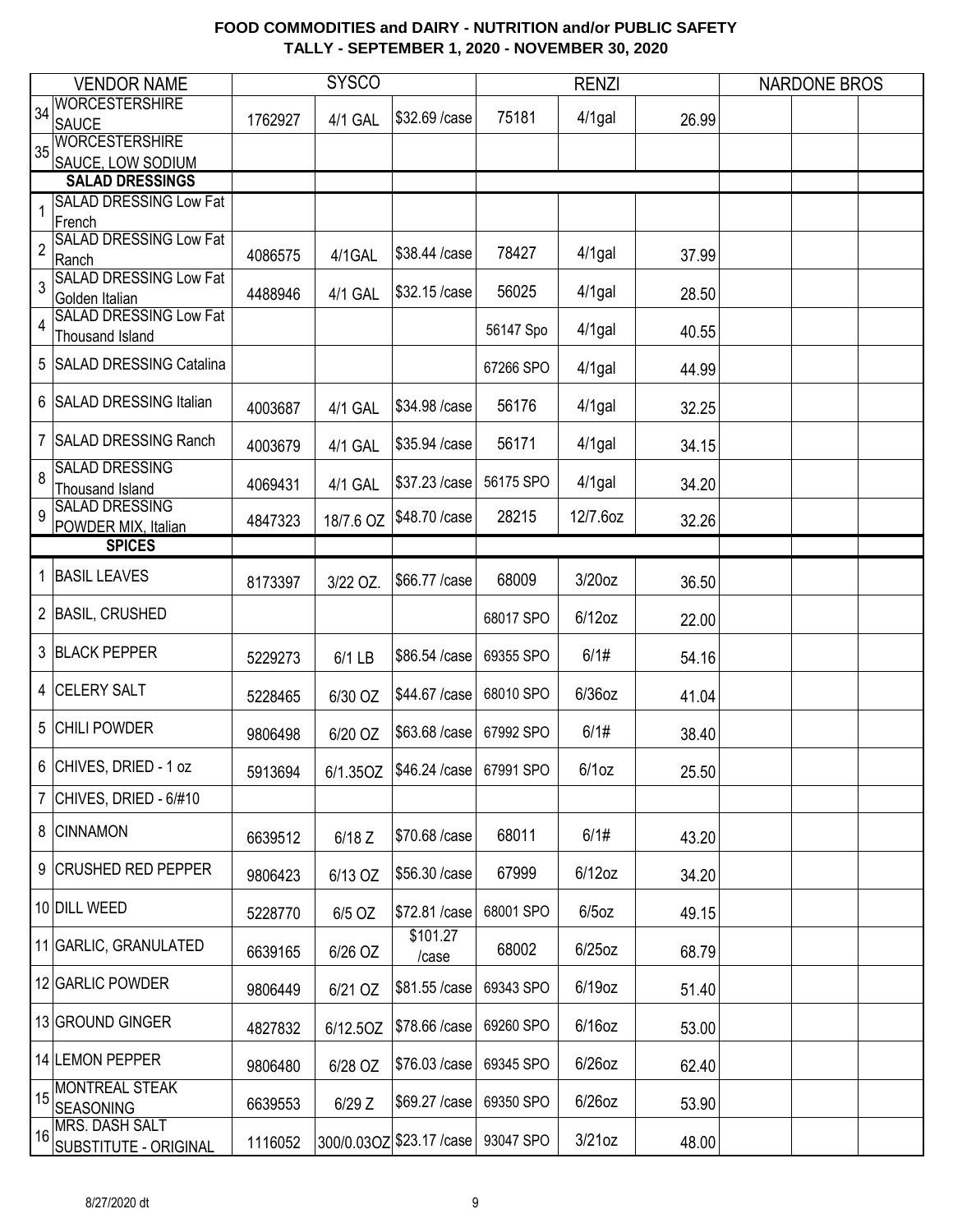|                | <b>VENDOR NAME</b>                           |         | <b>SYSCO</b> |                          |           | <b>RENZI</b> |       | <b>NARDONE BROS</b> |  |
|----------------|----------------------------------------------|---------|--------------|--------------------------|-----------|--------------|-------|---------------------|--|
|                | 17 NUTMEG                                    | 5229067 | 6/1 LB       | \$104.18<br>/case        | 68012     | 6/1#         | 90.80 |                     |  |
|                | 18 ONIONS, dehydrated                        | 5865498 | $6/2$ LB     | \$61.83 / case           | 68005 SPO | 6/1#         | 34.50 |                     |  |
|                | 19 ONION POWDER                              | 5229125 | 6/20 OZ      | \$47.88 / case           | 68006 SPO | 6/20oz       | 37.20 |                     |  |
|                | 20 OREGANO                                   | 5264320 | 3/1.5 LB     | \$76.11 /case            | 68014     | 3/1.5#       | 46.20 |                     |  |
|                | 21 PAPRIKA                                   | 5229174 | 6/18 OZ      | \$58.02 / case           | 68007 SPO | $6/16$ oz    | 34.20 |                     |  |
|                | 22 PARSLEY FLAKES                            | 5229265 | 3/10 OZ      | \$40.87 / case           | 68276     | $6/2$ oz     | 12.65 |                     |  |
|                | 23 POULTRY SEASONING                         | 5229562 | 6/12 OZ      | \$75.18 / case           | 67995     | $6/12$ oz    | 54.00 |                     |  |
|                | 24 TACO SEASONING                            | 822611  | $1/5$ LB     | \$16.06 / case           | 56683     | 5#           | 15.20 |                     |  |
|                | <b>SOUP</b>                                  |         |              |                          |           |              |       |                     |  |
| 1              | <b>CHICKEN NOODLE LO-SO -</b><br>7.5 oz      | 4104469 | 24/7.25OZ    | \$21.55 /case            | 76569     | 24/7.25oz    | 20.75 |                     |  |
| $\overline{2}$ | <b>CHICKEN NOODLE LO-SO-</b><br>50 oz        |         |              |                          | 11892 SPO | 12/50oz      | 44.45 |                     |  |
| 3              | <b>CREAM OF CELERY - 7.5</b><br>0Z           |         |              |                          |           |              |       |                     |  |
| 4              | CREAM OF CELERY,<br>CONDENSED - 50 oz        | 4040317 | 12/50 OZ     | \$46.19 / case           | 76592     | 12/50oz      | 42.60 |                     |  |
| 5              | <b>CREAM OF CHICKEN - 7.5</b><br>0Z          |         |              |                          | 36699     | 24/7.25oz    | 22.00 |                     |  |
| 6              | <b>CREAM OF CHICKEN, LO-</b><br>SO - 7.5 oz  |         |              |                          |           |              |       |                     |  |
| $\overline{7}$ | <b>CREAM OF MUSHROOM -</b><br>7.25 oz        |         |              |                          | 36670     | 24/7.25oz    | 22.00 |                     |  |
| 8              | <b>CREAM OF MUSHROOM -</b><br>50 oz          | 4040382 | 12/50 OZ     | \$49.25 / case           | 11899     | 12/50oz      | 44.65 |                     |  |
| 9              | <b>CREAM OF MUSHROOM</b><br>LO-SO - 7.25 oz  | 4013041 |              | 24/7.25OZ \$20.28 / case | 36671 SPO | 24/7.25oz    | 20.80 |                     |  |
| 10             | <b>CREAM OF MUSHROOM</b><br>LO-SO#5          |         |              |                          | 76590     | 24/7.25oz    | 19.90 |                     |  |
|                | 11 TOMATO - 7.5 oz                           | 4040481 |              | 24/7.25OZ \$19.83 / case | 11890     | 12/50oz      | 33.90 |                     |  |
|                | $12$ TOMATO, CONDENSED -<br>50 oz            | 4040390 | 12/50 OZ     | \$37.50 / case           |           |              |       |                     |  |
| 13             | TOMATO LO-SO - 7.25 oz -<br>7.5 oz           | 4013066 |              | 24/7.25OZ \$20.15 / case | 36994 SPO | 24/7.25oz    | 19.55 |                     |  |
|                | 14 TOMATO LO-SO - 50 oz                      | 4146445 | 12/50 OZ     | \$47.58 / case           | 36997 SPO | 24/7.25oz    | 20.45 |                     |  |
|                | 15 VEGETABLE LO-SO - 7.5 oz                  |         |              |                          |           |              |       |                     |  |
|                | <b>FROZEN DESSERTS</b>                       |         |              |                          |           |              |       |                     |  |
|                | <b>ANGEL FOOD CAKE -</b><br>Uniced - 6/20 oz | 5357559 | 6/20OZ       | \$37.27 / case           | 17922     | 6/8" Round   | 31.75 |                     |  |
|                | 2 APPLE PIE RAW                              | 1972744 | 6/46 OZ      | \$35.82 / case           | 48034     | $6/46$ oz    | 33.25 |                     |  |
|                | 3 APPLE PIE BAKED                            | 9787748 | 6/48 OZ      | \$49.07 / case           | 48336     | 6/10"        | 40.00 |                     |  |
|                | 4 APPLE PIE SUGAR FREE                       | 6122085 | 6/10IN       | \$52.23 / case           |           |              |       |                     |  |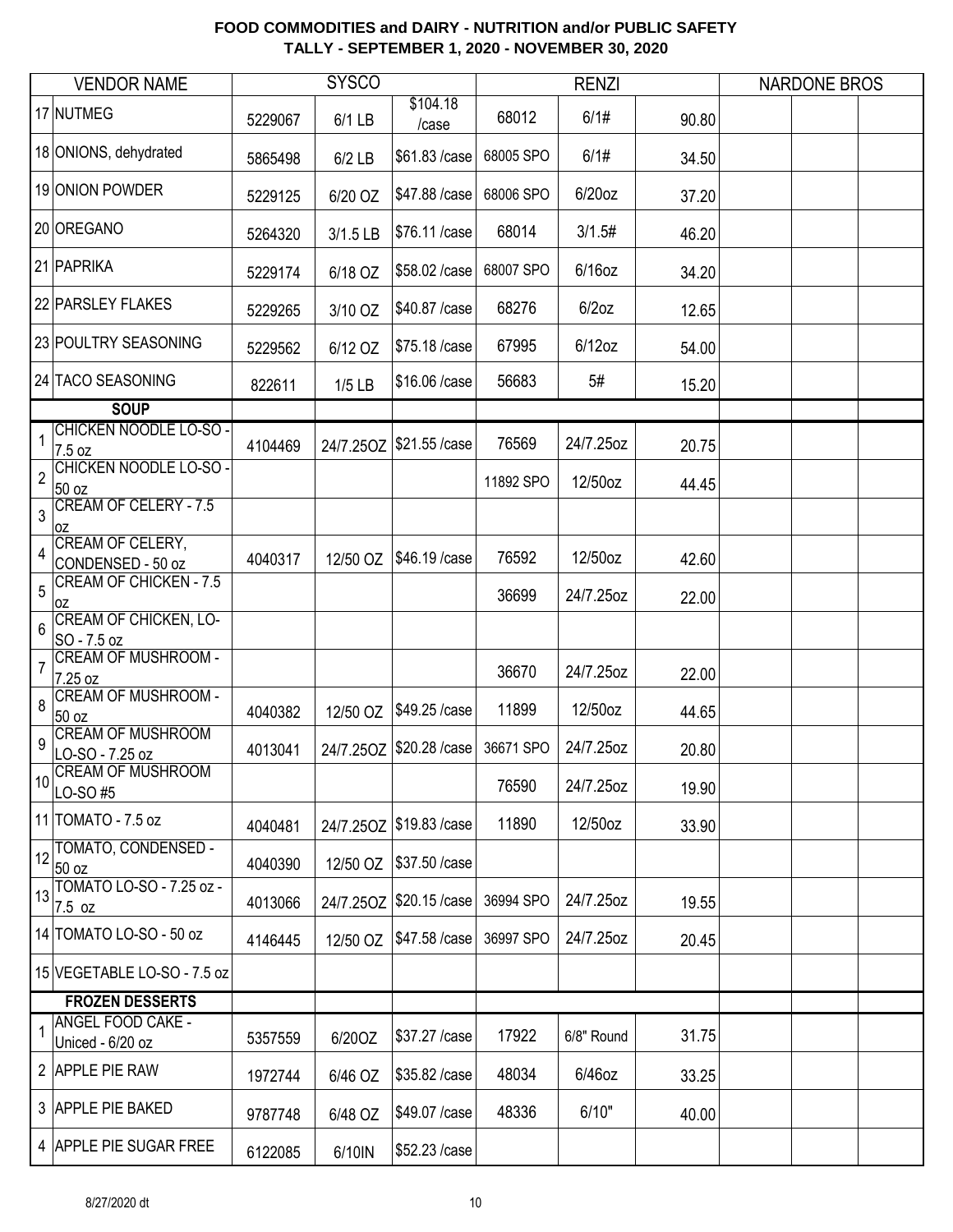|                | <b>VENDOR NAME</b>                               |         | <b>SYSCO</b> |                |       | <b>RENZI</b> |       | <b>NARDONE BROS</b> |  |
|----------------|--------------------------------------------------|---------|--------------|----------------|-------|--------------|-------|---------------------|--|
|                | 5 BERRY MEDLEY                                   |         |              |                | 45264 | 2/5#         | 20.50 |                     |  |
|                | 6 BLUEBERRY PIE RAW                              | 1972728 | 6/46 OZ      | \$49.29 / case | 48092 | 6/46oz       | 45.00 |                     |  |
| $\overline{7}$ | <b>BLUEBERRY PIE, DIET</b><br><b>SUGAR FREE</b>  | 6221345 | 6/46 OZ      | \$61.76 /case  |       |              |       |                     |  |
|                | 8 BOSTON CREAM PIE                               | 1972090 | 6/33 OZ      | \$44.01 /case  | 48025 | 6/33oz       | 38.75 |                     |  |
|                | 9 CARROT CAKE premade                            | 1285113 | 4/59 OZ      | \$57.60 / case | 48042 | 4/96oz       | 74.14 |                     |  |
|                | 10 CHERRY PIE RAW                                | 1972702 | 6/46 OZ      | \$47.23 / case | 48030 | 6/46oz       | 41.70 |                     |  |
| 11             | CHERRY PIE, DIET SUGAR<br>FREE                   |         |              |                |       |              |       |                     |  |
| 12             | CREAM PIE: Banana<br>Cream                       | 9788936 | 6/27 OZ      | \$36.72 / case | 48176 | $6/27$ oz    | 33.90 |                     |  |
|                | 13 CREAM PIE: Chocolate                          | 1074806 | 6/27 OZ      | \$37.60 / case | 48089 | 6/10"        | 34.00 |                     |  |
| 14             | <b>CREAM PIE: Coconut</b><br>Cream               | 9809294 | 6/27 OZ      | \$36.72 / case | 48024 | $6/27$ oz    | 34.00 |                     |  |
|                | $15$ FRUIT OF THE FOREST<br>PIE                  | 9785601 | 6/48 OZ      | \$59.05 / case | 48040 | 6/10"        | 53.25 |                     |  |
|                | 16 ICE CREAM, CHOCOLATE -<br>approx 4 oz         | 3412424 | 48/4 OZ      | \$16.13 /case  | 71012 | 24/4oz       | 7.50  |                     |  |
| 17             | <b>ICE CREAM,</b><br>STRAWBERRY - approx 4       | 3412394 | 48/4 OZ      | \$16.12 / case | 71013 | 24/4oz       | 7.50  |                     |  |
|                | 18 ICE CREAM, VANILLA -<br>approx 4 oz           | 3412410 | 48/4 OZ      | \$16.12 / case | 71011 | 24/4oz       | 7.50  |                     |  |
|                | 19 ICE CREAM, VANILLA -<br>LACTOSE - approx 4 oz | 1819242 | 24/4 OZ      | \$9.75 /case   |       |              |       |                     |  |
| 20             | <b>ICE CREAM, NSA</b><br>CHOCOLATE - approx 4 oz | 3581662 | 48/40Z       | \$22.80 / case | 71002 | 24/4oz       | 7.50  |                     |  |
| 21             | <b>ICE CREAM, NSA VANILLA</b><br>approx 4 oz     | 3581699 | 48/4 OZ      | \$22.79 / case | 71009 | 24/4oz SF    | 7.50  |                     |  |
|                | 22 LEMON PIE                                     | 9788522 | 6/36 OZ      | \$42.84 / case | 48141 | $6/36$ oz    | 38.20 |                     |  |
|                | STRAWBERRY RHUBARB<br>PIE                        | 9785312 | 6/46 OZ      | \$42.74 / case | 48028 | 6/48oz       | 48.65 |                     |  |
|                | 24 WHIP TOPPING - 12/32 oz                       | 1060375 | 12/32 OZ     | \$42.09 / case | 91000 | 12/32oz      | 33.50 |                     |  |
| 25             | <b>WHIPPED TOPPING - White</b><br>- 12/16oz Bags | 2389534 | 12/16 OZ     | \$40.52 /case  | 10304 | 12/16oz      | 39.99 |                     |  |
|                | <b>JUICES / DRINK MIXES</b>                      |         |              |                |       |              |       |                     |  |
|                | 1 $APPLE - 46$ oz                                | 6050140 | 12/46 OZ     | \$37.43 /case  | 47050 | 12/46oz      | 24.30 |                     |  |
|                | 2 CRANBERRY - 46 oz                              | 7032160 | 8/46 OZ      | \$23.53 / case | 47052 | 12/46oz      | 28.14 |                     |  |
|                | 3 GRAPE JUICE - 46 oz                            | 6050132 | 12/46OZ      | \$41.44 / case | 47051 | 12/46oz      | 32.60 |                     |  |
|                | 4 ORANGE - 64 oz                                 | 6050124 | 12/46 OZ     | \$35.96 /case  | 47057 | 12/46oz      | 32.89 |                     |  |
|                | 5 PINEAPPLE - 46 oz                              | 6050140 | 12/46 OZ     | \$37.43 / case | 47058 | 12/46oz      | 35.80 |                     |  |
|                | 6   TOMATO - 46 oz                               | 4081584 | 12/46 OZ     | \$23.92 / case | 47060 | 12/46oz      | 19.99 |                     |  |
|                | 7 APPLE EZO - 5.5 oz                             | 4164034 | 48/5.5 OZ    | \$22.05 / case | 47046 | 48/5.5oz     | 20.00 |                     |  |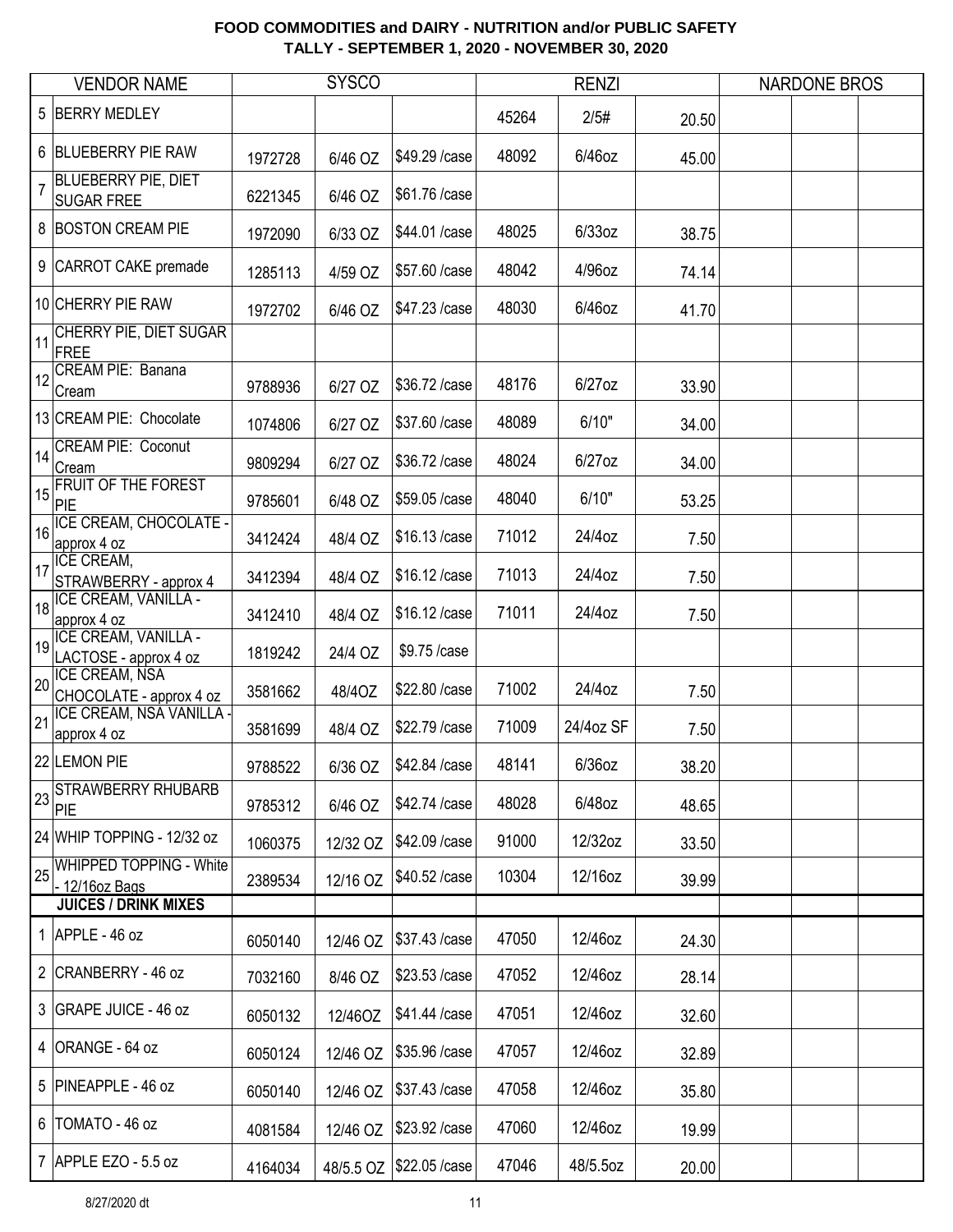|                | <b>VENDOR NAME</b>                            |         | <b>SYSCO</b> |                |           | <b>RENZI</b> |       | <b>NARDONE BROS</b> |  |
|----------------|-----------------------------------------------|---------|--------------|----------------|-----------|--------------|-------|---------------------|--|
|                | 8 CRANBERRY EZO - 5.5 oz                      | 4036315 | 48/5.5 OZ    | \$20.68 / case | 47068 SPO | 48/5.5oz     | 21.94 |                     |  |
|                | 9 GRAPE EZO - 5.5 oz                          | 4164497 | 48/5.5 OZ    | \$23.97 / case |           |              |       |                     |  |
| 10             | <b>ORANGE JUICE EZO - 5.5</b><br>0Z           | 4164018 | 48/5.5 OZ    | \$23.37 / case | 47049 SPO | 48/5.5oz     | 23.55 |                     |  |
| 11             | ORANGE/PINEAPPLE EZO -<br>5.5 oz              |         |              |                |           |              |       |                     |  |
| 12             | PINEAPPLE EZO - 5.5 oz - 6<br>0Z              |         |              |                | 47048     | 48/5.5oz     | 22.30 |                     |  |
|                | 13 PRUNE EZO - 4 oz                           | 9857319 | 96/4 OZ      | \$47.13 /case  | 47356     | 72/4oz       | 15.00 |                     |  |
|                | 14 PRUNE EZO - 5.5 oz                         |         |              |                |           |              |       |                     |  |
|                | 15 TOMATO EZO - 5.5 oz                        | 533683  | 48/5.5 OZ    | \$18.80 / case | 47325     | 48/5.5oz     | 17.55 |                     |  |
| 16             | V-8 EZO LO SO - 5.5 oz, low<br>sodium         | 5142187 | 48/5.5 OZ    | \$27.00 / case | 47331     | 48/5.5oz     | 24.99 |                     |  |
| 17             | NO SUGAR ADDED -<br>APPLE - 5.5 oz            | 4164034 | 48/5.5 OZ    | \$22.05 / case |           |              |       |                     |  |
| 18             | NO SUGAR ADDED -<br>GRAPE - 5.5 oz            | 4164497 | 48/5.5 OZ    | \$23.97 / case |           |              |       |                     |  |
| 19             | NO SUGAR ADDED -<br>ORANGE - 5.5 oz           |         |              |                |           |              |       |                     |  |
| 20             | NO SUGAR ADDED -<br>PINEAPPLE - 5.5 oz        | 7776083 | 48/5.5 OZ    | \$27.14 /case  |           |              |       |                     |  |
| 21             | <b>GRAPE DRINK MIX -</b><br>POWDER - 21-24 oz | 4138616 | 12/24 OZ     | \$27.41 /case  | 27529     | 12/24oz      | 20.10 |                     |  |
| 22             | <b>ORANGE DRINK MIX -</b>                     |         |              | \$27.47 / case | 27530     | 12/24oz      | 20.10 |                     |  |
| 23             | POWDER - 21-24 oz<br>LEMONADE DRINK MIX -     | 4138608 | 12/24 OZ     |                |           |              |       |                     |  |
|                | POWDER - 21-24 oz<br>PINK LEMONADE DRINK      | 6851562 | 12/21.6OZ    | \$21.86 / case | 27527     | 12/24oz      | 20.10 |                     |  |
| 24             | MIX - POWDER - 21-24 oz                       |         |              |                | 27532     | 12/24oz      | 20.10 |                     |  |
| 25             | ICE TEA DRINK MIX -<br>POWDER - 21 - 24 oz    | 9742602 | 12/23.4      | \$23.07 / case | 27533     | 12/24oz      | 20.15 |                     |  |
|                | <b>BULK PRODUCTS</b>                          |         |              |                |           |              |       |                     |  |
| 1              | <b>AU GRATIN POTATOES -</b>                   |         |              |                | 34161     | 12/20.35oz   | 57.65 |                     |  |
|                | #10<br><b>BAKED BEANS (Gramma</b>             |         |              |                |           |              |       |                     |  |
| $\overline{c}$ | Brown) - #10                                  | 5112107 | 6/#10        | \$28.52 /case  | 66045     | 6/#10        | 43.45 |                     |  |
|                | 3 BEEF STEW - #10                             | 4067039 | 6/#10        | \$97.69 /case  | 66062 SPO | 6/#10        | 45.45 |                     |  |
|                | 4 BEETS, SLICED - #10                         | 4015343 | 6/#10        | \$35.74 /case  | 62065     | 6/#10        | 25.35 |                     |  |
|                | 5 BEETS, DICED - $#10$                        | 4109310 | 6/#10        | \$32.62 / case | 62067     | 6/#10        | 27.36 |                     |  |
|                | 6 BLACK OLIVES - #10                          | 3590999 | 6/#10        | \$55.87 / case | 59012     | 6/#10        | 38.95 |                     |  |
| $\overline{7}$ | <b>BROWN GRAVY, LOW</b><br>SODIUM - #5        | 8877714 | 8/16 OZ      | \$38.57 / case | 57754     | 8/16oz Dry   | 34.50 |                     |  |
| 8              | <b>CANNONBALL BBQ SAUCE</b><br>- gal          | 5754890 | 4/1 GAL      | \$48.69 / case | 57212     | $4/1$ gal    | 23.70 |                     |  |
| 9              | CHEDDAR CHEESE<br>SAUCE - #10                 | 1940725 | 6/#10        | \$39.42 /case  | 63027     | 6/#10        | 36.90 |                     |  |
|                | 10 CHILI SAUCE - #10                          | 4093886 | 6/#10        | \$42.30 / case | 57131     | 6/#10        | 28.47 |                     |  |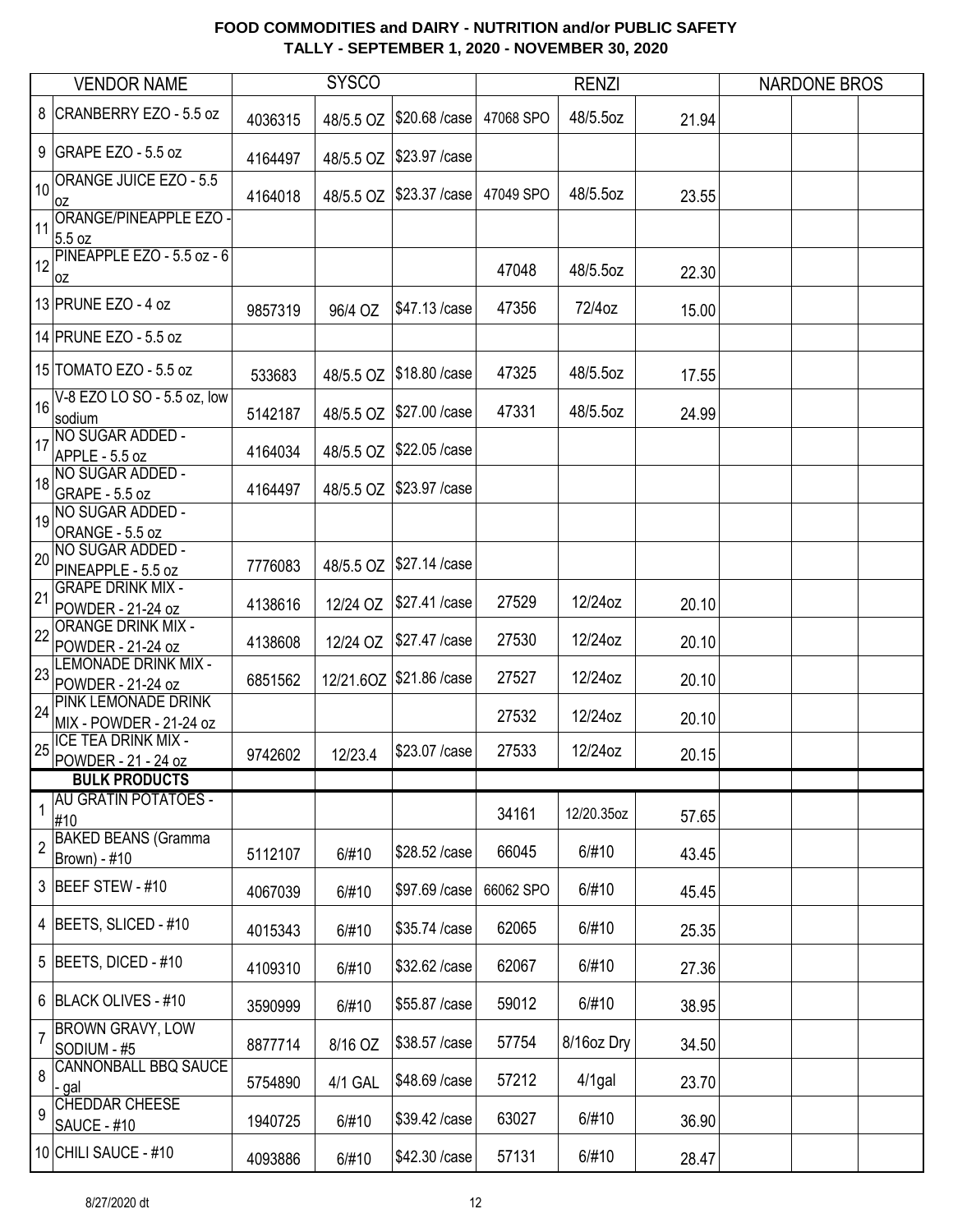|    | <b>VENDOR NAME</b>                         |         | <b>SYSCO</b> |                           |            | <b>RENZI</b> |        | <b>NARDONE BROS</b> |  |
|----|--------------------------------------------|---------|--------------|---------------------------|------------|--------------|--------|---------------------|--|
|    | 11 COFFEE - 14 - 16 oz                     | 6957799 | 18/14 OZ     | \$100.67<br>/case         | 71105      | 24/14oz      | 125.00 |                     |  |
| 12 | <b>COFFEE, PILLOW PACK -</b><br>2.5 oz     | 4053567 | 192/2 OZ     | \$123.48<br>/case         | 71021      | 84/2oz       | 55.50  |                     |  |
| 13 | <b>COFFEE, PILLOW PACK -</b><br>14 oz      | 6957799 | 18/14 OZ     | \$100.67<br>/case         | 71105      | 24/14oz      | 125.00 |                     |  |
|    | $14$ COFFEE, DECAF - 14 -16<br>0Z          | 6958045 | 18/14 OZ     | \$104.36<br>/case         |            |              |        |                     |  |
| 15 | COFFEE, DECAF, PILLOW<br>PACK - 2.5 oz     | 5932142 | 96/2 OZ      | \$81.07 / case            | 71260 SPO  | 84/2.5oz     | 87.50  |                     |  |
| 16 | COFFEE, DECAF, PILLOW<br>PACK - 14 oz      | 6958045 | 18/14 OZ     | \$104.36<br>/case         |            |              |        |                     |  |
| 17 | <b>COLESLAW DRESSING -</b><br>Gal          | 4002499 | 4/1 GAL      | \$40.07 / case            | 56090      | $4/1$ gal    | 38.40  |                     |  |
|    | 18 CREAM STYLE CORN - #10                  | 4107587 | 6/#10        | \$37.31 /case             | 62035      | 6/#10        | 30.50  |                     |  |
| 19 | <b>GARBANZO BEANS (CHIC</b><br>PEAS) - #10 | 4062337 | 6/#10        | \$26.99 / case            | 62059      | 6/#10        | 22.15  |                     |  |
|    | 20 GRAPE JELLY - #10                       | 4184461 | 6/#10        | \$61.94 /case             | 91435      | 6/132oz      | 43.30  |                     |  |
|    | 21 GRAPE JELLY - 132 oz                    | 4184453 | 6/4 LB       | \$33.73 /case             | 91435      | 6/132oz      | 43.40  |                     |  |
|    | 22 GREEN BEANS - #10                       | 4062394 | 6/#10        | \$30.23 / case            | 60093      | 6/#10        | 22.20  |                     |  |
|    | 23 GREEN BEANS, 14 -16 oz                  |         |              |                           | 45244 Frzn | 12/2#        | 22.00  |                     |  |
|    | 24 GREEN PEPPERS - #10                     |         |              |                           | 60095      | 6/#10        | 29.55  |                     |  |
|    | 25 HOT SAUCE, MONARCH or<br>equal - gal    | 5146154 | 4/1 GAL      | \$24.20 / case            | 61004      | $4/1$ gal    | 22.75  |                     |  |
|    | 26 JALAPENOS - #10                         | 5882758 | 6/#10        | \$36.36 / case            | 63065      | 6/#10        | 25.59  |                     |  |
|    | 27 KETCHUP - #10                           | 5686266 | 6/#10        | \$25.85 /case             | 57081      | 6/#10        | 24.65  |                     |  |
|    | 28 KETCHUP, 12 - 14 oz bottle              | 4560934 |              | 36/14 OZ   \$36.66 / case | 57257      | 20/14oz      | 29.97  |                     |  |
|    | 29 KIDNEY BEANS - #10                      | 4014973 | 6/#10        | \$26.67 / case            | 62000      | 6/#10        | 23.99  |                     |  |
|    | 30 KIDNEY BEANS, 14 - 16 oz                |         |              |                           |            |              |        |                     |  |
|    | 31 MASHED POTATOES - #10                   | 3677739 | 6/5.31LB     | \$55.34 /case             | 35016      | 6/5.75#      | 54.55  |                     |  |
|    | 32 MAYONNAISE, REGULAR-<br>Gal             | 4002432 | 4/1 GAL      | \$24.44 /case             | 56205      | $4/1$ gal    | 22.25  |                     |  |
|    | 33 MAYONNAISE, LOW FAT-<br>Gal             | 4244513 | 4/1 GAL      | \$27.72 / case            | 56024      | $4/1$ gal    | 27.87  |                     |  |
|    | 34 MUSHROOMS - #10                         | 5072137 | 6/#10        | \$57.84 /case             | 68024      | 6/#10        | 41.70  |                     |  |
|    | 35 MUSTARD - 12 oz bottle                  | 4736070 | 12/12 OZ     | \$19.12 / case            | 57927      | 12/12oz      | 18.55  |                     |  |
|    | 36 MUSTARD - Gal                           | 4006797 | 4/1 GAL      | \$24.83 /case             | 30058      | $4/1$ gal    | 12.55  |                     |  |
|    | 37 NORTHERN BEAN - 10#                     | 4062360 | 6/#10        | \$28.32 / case            | 95412      | 6/#10        | 25.55  |                     |  |
|    | 38 PEANUT BUTTER - 5#                      | 4009189 | 6/5 LB       | \$62.92 / case            | 92542      | 6/5#         | 44.15  |                     |  |
|    | 39 PEPPERS, RED & GREEN -<br>10#           | 4189247 | 6/#10        | \$44.88 / case            | 60095      | 6/#10        | 29.55  |                     |  |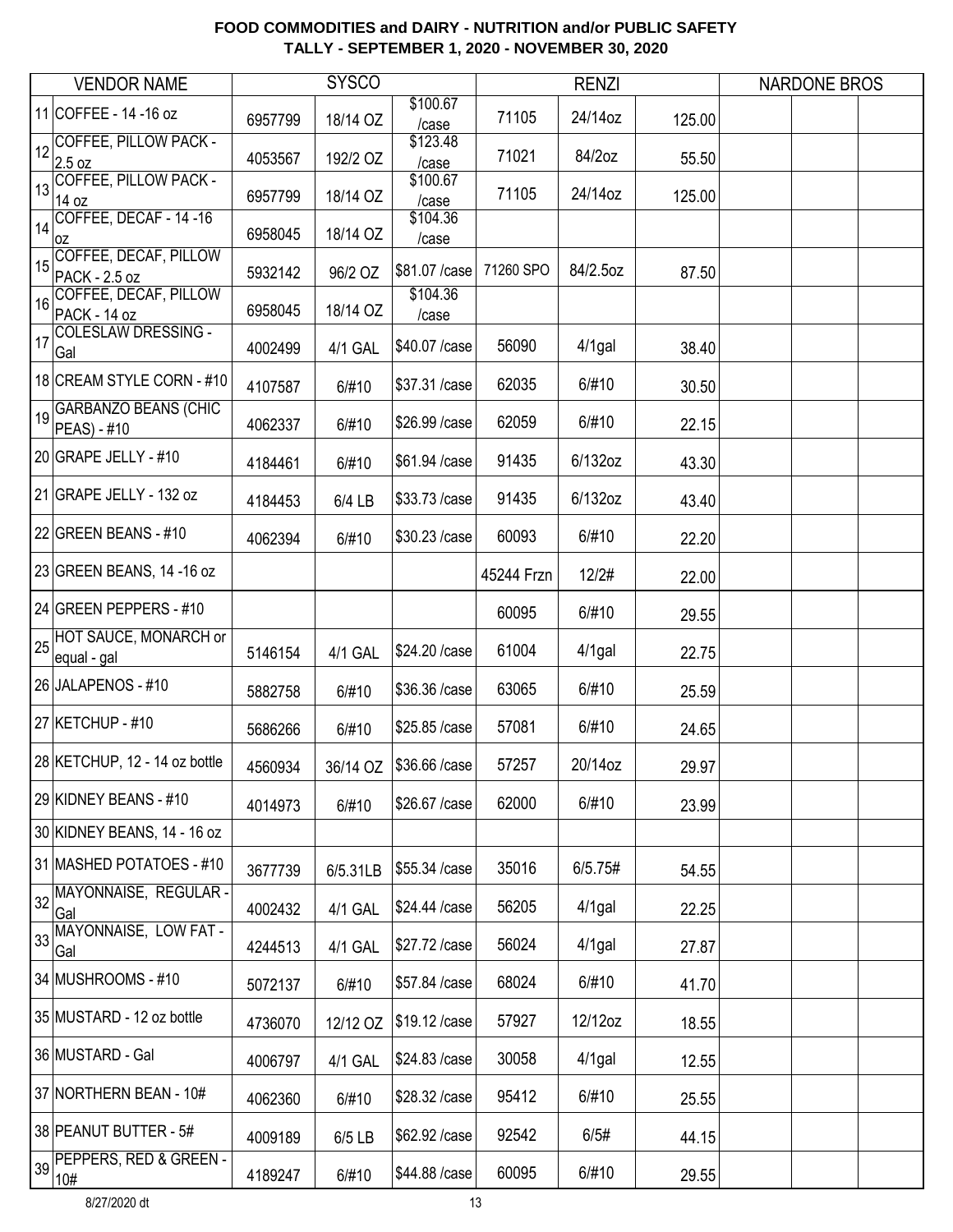|    | <b>VENDOR NAME</b>                            |         | <b>SYSCO</b>   |                |           | <b>RENZI</b> |       | <b>NARDONE BROS</b> |  |
|----|-----------------------------------------------|---------|----------------|----------------|-----------|--------------|-------|---------------------|--|
|    | 40 PICKLES, DILL - gal                        | 7469893 | 4/1 GAL        | \$27.36 /case  | 61040     | $2/1$ gal    | 13.10 |                     |  |
|    | 41 PICKLES, DILL - 5 gal                      | 7158815 | <b>1/5 GAL</b> | \$25.65 /case  | 60125     | $1/5$ gal    | 26.70 |                     |  |
|    | 42 PINTO BEANS - #10                          | 3362274 | 6/#10          | \$22.56 /case  | 62075 SPO | 6/#10        | 22.00 |                     |  |
|    | 43 PIZZA SAUCE Grade A -<br>#10               | 5102660 | 6/#10          | \$36.57 / case | 57051     | 6/#10        | 24.98 |                     |  |
|    | 44 POTATOES, DICED - 10#                      | 4108866 | 6/#10          | \$32.04 / case | 62084     | 6/#10        | 26.00 |                     |  |
|    | 45 POTATOES, DICED,<br>FRESH VAC PACKED - 10# | 1070499 | 2/10 LB        | \$17.02 / case |           |              |       |                     |  |
| 46 | POTATO PEARL Vitamin C<br>Enriched - 5#       |         |                |                | 35016     | 6/5.75#      | 54.55 |                     |  |
| 47 | POTATO - SCALLOPED -<br>20.35 oz              | 7489378 | 6/2.25LB       | \$62.71 / case | 34165     | 12/20.35oz   | 54.50 |                     |  |
|    | 48 PUMPKIN - #10                              | 4111498 | 6/#10          | \$48.21 / case | 62083     | 6/#10        | 39.74 |                     |  |
|    | 49 RAISINS - 30#                              | 3386712 | 1/30 LB        | \$49.52 /case  | 73231     | 30#          | 27.77 |                     |  |
|    | 50 RAVIOLI - #10                              | 4364568 | 6/#10          | \$37.79 / case | 66065     | 6/#10        | 34.00 |                     |  |
|    | 51 RED PEPPERS - #10                          |         |                |                | 58997     | 6/#10        | 34.79 |                     |  |
| 52 | <b>REFRIED BEANS - #10 or</b><br>115 oz       | 5882311 | 6/#10          | \$30.55 /case  | 62013     | 6/112oz      | 38.00 |                     |  |
| 53 | <b>REFRIED BEANS,</b><br>VEGETARIAN - #10     | 5882311 | 6/#10          | \$30.55 /case  | 92603     | 6/115oz      | 29.77 |                     |  |
|    | 54 SALSA - #10                                | 9953068 | 6/# 10         | \$32.66 /case  | 57061     | 6/#10        | 31.65 |                     |  |
|    | 55 SAUERKRAUT - #10                           | 4189171 | 6/#10          | \$40.30 / case | 62082     | 6/#10        | 27.40 |                     |  |
|    | 56 SPAGHETTI SAUCE - #10                      | 4189361 | 6/#10          | \$27.61 /case  | 57336     | 6/#10        | 25.15 |                     |  |
|    | 57 SPAGHETTI SAUCE, LOW<br>SODIUM - #10       | 7025053 | 6/#10          | \$39.91 /case  | 57021     | 6/#10        | 23.00 |                     |  |
| 58 | <b>STEWED TOMATO, Grade</b><br>$A - #10$      | 4485272 | 6/#10          | \$36.53 /case  | 56970     | 6/#10        | 24.45 |                     |  |
|    | 59 STEWED TOMATO, LOW<br>SODIUM Grade A - #10 |         |                |                |           |              |       |                     |  |
| 60 | <b>STRAWBERRY</b><br>PRESERVES - 4#           | 4184628 | 6/4 LB         | \$45.27 / case | 91424     | 6/4#         | 43.60 |                     |  |
| 61 | <b>STRAWBERRY TOPPING -</b><br>58oz           |         |                |                | 75105     | 6/#5         | 48.60 |                     |  |
| 62 | <b>SWEET POTATOES, syrup</b><br>Grade A - #10 | 4114625 | 6/#10          | \$38.02 / case | 92369     | 6/#10        | 33.41 |                     |  |
|    | 63 TEA BAGS, Regular                          | 4202214 | 10/100 CT      | \$28.24 / case | 71451     | 10/100ct     | 26.87 |                     |  |
| 64 | TOMATOES, CRUSHED -<br>#10                    | 4185930 | 6/#10          | \$26.90 / case | 57016     | 6/#10        | 24.15 |                     |  |
| 65 | TOMATO PASTE, Grade A -<br>#10                | 4030664 | 6/#10          | \$43.19 / case | 59085     | 6/#10        | 32.00 |                     |  |
| 66 | TOMATO PASTE, LOW<br>SODIUM Grade A - #10     |         |                |                |           |              |       |                     |  |
| 67 | TOMATO SAUCE, Grade A -<br>#10                | 4978884 | 6/#10          | \$26.82 / case | 57055     | 6/#10        | 23.00 |                     |  |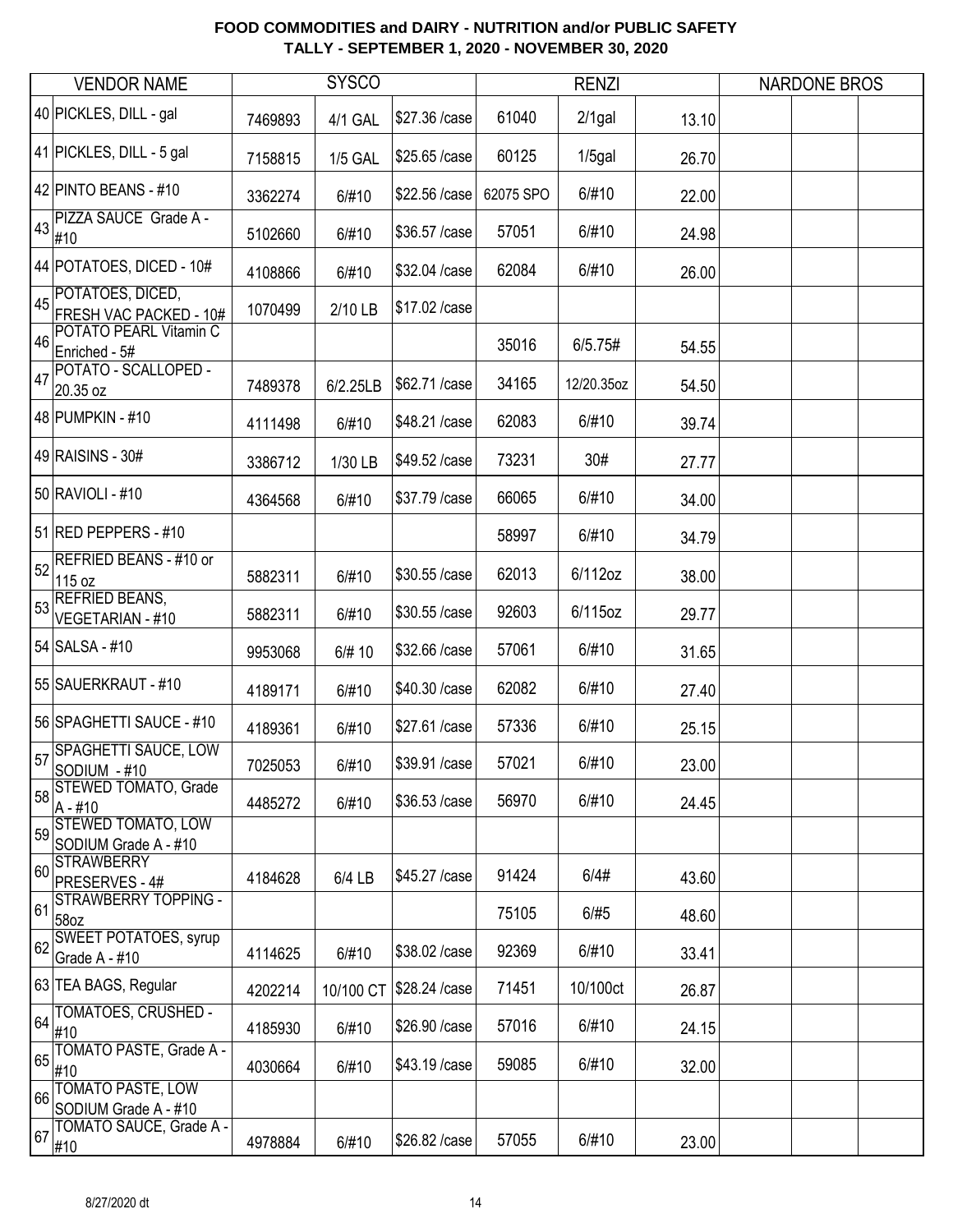|                | <b>VENDOR NAME</b>                                |         | <b>SYSCO</b> |                           |                 | <b>RENZI</b> |       | <b>NARDONE BROS</b> |  |
|----------------|---------------------------------------------------|---------|--------------|---------------------------|-----------------|--------------|-------|---------------------|--|
|                | TOMATO SAUCE, LOW<br>SODIUM Grade A - #10         |         |              |                           | 57021           | 6/#10        | 23.00 |                     |  |
|                | 69 WAX BEANS - 14 - 16 oz                         |         |              |                           | 45338 Frzn      | 12/2#        | 26.50 |                     |  |
|                | 70 WAX BEANS - #10                                |         |              |                           | 62022           | 6/#10        | 27.70 |                     |  |
|                | 71 VEGETARIAN BEAN - #10                          | 4110177 | 6/#10        | \$24.88 / case            | 60097           | 6/#10        | 26.65 |                     |  |
|                | 72 3-BEAN SALAD - #10                             | 4000782 | 6/#10        | \$36.63 /case             | 109744<br>bean  | 6/#10        | 32.15 |                     |  |
|                | 73 4-BEAN SALAD - #10                             | 4097598 | 6/#10        | \$37.20 / case            | 10974           | 6/#10        | 32.15 |                     |  |
|                | <b>INDIVIDUAL SERVING ITEMS</b>                   |         |              |                           |                 |              |       |                     |  |
|                | 1 CHIPS - Corn                                    | 6743437 | 64/2 OZ      | \$31.52 / case            | 77540 SPO       | 104/1oz      | 33.60 |                     |  |
| $\overline{2}$ | DORITOS - Cool Ranch - 1<br>0Z                    | 5511910 | 104/1 OZ     | \$36.60 / case            | 77546 SPO       | 104/1oz      | 33.60 |                     |  |
| 3              | DORITOS - Nacho Cheese -<br>1 oz                  | 5511928 | 104/1 OZ     | \$36.60 / case            | 77545           | 104/1oz      | 33.60 |                     |  |
|                | 4 FUNYUNS CHIPS - .75 oz                          |         |              |                           | 77484           | 104/.75oz    | 33.60 |                     |  |
| 5              | <b>HOT CHOCOLATE, SUGAR</b><br><b>FREE PACKET</b> | 4250775 | 6/24 CT      | \$40.38 /case             | 48229 SPO       | 6/40ct       | 36.75 |                     |  |
|                | 6 ORANGE JUICE - 4 oz                             | 9856899 | 96/4 OZ      | \$31.34 / case            | 47000           | 72/4oz       | 12.20 |                     |  |
| $\overline{7}$ | POTATO CHIP - regular - 1<br>0Z                   | 5511175 | 104/1 OZ     | \$36.60 / case            | 77542           | 104/1oz      | 33.60 |                     |  |
|                | 8 POTATO CHIP - BBQ - 1 oz                        | 5511134 | 104/1 OZ     | \$36.60 / case            | 77541           | 104/1oz      | 33.60 |                     |  |
| 9              | POTATO CHIP - Sour<br>Cream & Onion - 1 oz        | 5511183 | 104/1 OZ     | \$36.60 / case            | 77543           | 104/1oz      | 33.60 |                     |  |
|                | 10 PRETZELS - 1 oz                                | 8083164 | 88/1 OZ      | \$30.97 / case            | 77532           | 88/1oz       | 29.45 |                     |  |
|                | 11 TORTILLA CHIPS - 2 oz                          |         |              |                           | 78574<br>Scoops | 72/.875oz    | 23.90 |                     |  |
|                | 12 PC APPLESAUCE                                  | 2603005 | 72/4 OZ      | \$24.71 /case             | 64153           | 96/4.5oz     | 26.90 |                     |  |
|                | 13 PC BBQ SAUCE                                   | 3713567 | 100/1 OZ     | \$10.07 / case            | 66218           | 100/1oz      | 9.31  |                     |  |
|                | 14 PC BUTTER cups                                 | 5419353 | 1/8 LB       | \$22.42 / case            | 25313           | 720/5gm      | 26.78 |                     |  |
| 15             | <b>PC CEREAL - GLUTEN</b><br><b>FREE CHEX</b>     |         |              |                           | 84166           | 96/1oz       | 22.10 |                     |  |
|                | 16 PC COFFEE                                      | 7081291 | 192/1.25OZ   | \$103.13<br>/case         | 71220           | 84/1.75oz    | 46.22 |                     |  |
|                | 17 PC COFFEE, DECAF                               | 5259346 | 5/100 CT     | \$51.93 /case             | 71217           | 84/1.75oz    | 46.54 |                     |  |
|                | 18 PC CREAM CHEESE                                | 4507432 | 100/1 OZ     | \$17.47 / case            | 25001           | 100/1oz      | 17.30 |                     |  |
| 19             | PC DIET CRANBERRY<br><b>SAUCE</b>                 | 9278136 | 200/.5 OZ    | \$23.97 / case            | 64053 SPO       | 200/.5oz     | 25.93 |                     |  |
|                | 20 PC HALF & HALF                                 | 8116055 |              | 360/3/8 OZ \$17.53 / case | 67174           | 360 - 3/8oz  | 12.90 |                     |  |
|                | 21 PC JELLY - diet                                | 6937445 |              | 200/3/8 OZ \$15.36 / case | 66222           | 200/12gm     | 14.40 |                     |  |
|                | 22 PC JELLY - regular                             | 5258835 |              | 400/10 GM \$21.53 / case  | 66572           | 200/10gm     | 11.99 |                     |  |

8/27/2020 dt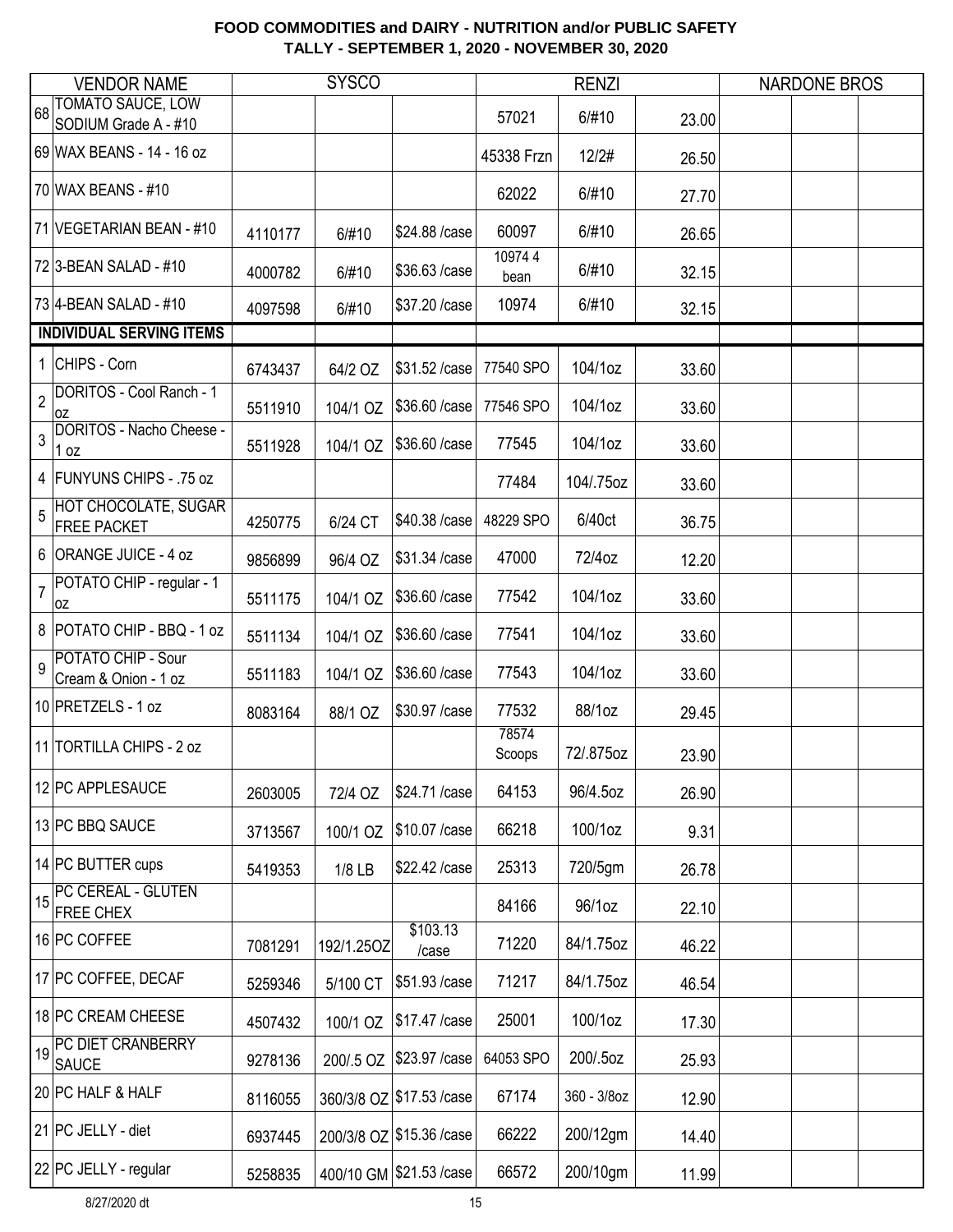|                | <b>VENDOR NAME</b>                                      |         | <b>SYSCO</b> |                            |           | <b>RENZI</b> |       | <b>NARDONE BROS</b> |  |
|----------------|---------------------------------------------------------|---------|--------------|----------------------------|-----------|--------------|-------|---------------------|--|
|                | 23 PC KETCHUP                                           | 4029500 |              | 1000/9 GM \$18.00 / case   | 59086     | 1000/9gm     | 18.00 |                     |  |
| 24             | PC MAPLE SYRUP, Sugar<br>Free                           | 5932280 |              | 100/1.1 OZ \$16.09 / case  | 35057     | 100/1.1 oz   | 14.75 |                     |  |
|                | 25 PC MARGARINE cups                                    | 4546949 |              | 900/5 GM   \$21.34 / case  | 82112     | 900/5gm      | 21.50 |                     |  |
|                | 26 PC MAYONAISE                                         | 4219218 |              | 500/12 GM \$41.16 /case    | 66585     | 500/9gm      | 16.55 |                     |  |
|                | 27 PC MUSTARD                                           | 1608850 |              | 1000/5.5 GM \$18.50 / case | 66223     | 500/4.5gm    | 7.34  |                     |  |
|                | 28 PC PANCAKE SYRUP                                     | 3911504 |              | 200/1.5 OZ \$28.65 / case  | 66229     | 100/1.5oz    | 9.75  |                     |  |
| 29             | PC PANCAKE SYRUP,<br>Sugar Free                         | 5932280 |              | 100/1.1 OZ \$16.09 / case  | 35057     | 100/1.1 oz   | 14.75 |                     |  |
|                | 30 PC PEANUT BUTTER                                     | 4046355 |              | 200/.75 OZ \$41.87 / case  | 66527     | 200/.5oz     | 22.00 |                     |  |
| 31             | POPCORN, Smart Food,<br>White Cheddar - .5 oz           | 7095624 | 72/.5 OZ     | \$25.34 /case              |           |              |       |                     |  |
|                | 32 PC RELISH                                            | 4667093 |              | 500/9 GM   \$24.67 / case  | 66219     | 200/9gm      | 12.00 |                     |  |
|                | 33 PC SALT SUBSTITUTE                                   | 1116052 |              | 300/0.03OZ \$23.17 / case  |           |              |       |                     |  |
|                | 34 PC SPLENDA                                           | 5817251 |              | 2000/1 GM \$26.31 / case   | 67002     | 2000ct       | 25.25 |                     |  |
|                | 35 PC SUGAR                                             | 4000899 |              | 2000/1/10OZ \$14.48 / case | 67001     | 2000ct       | 12.12 |                     |  |
|                | 36 PC SOUR CREAM cups                                   | 5031836 | 100/1 OZ     | \$15.52 / case             | 25446     | 100/1oz      | 13.69 |                     |  |
|                | 37 PC SWEET & SOUR                                      | 3132065 | 200/1 OZ     | \$21.22 / case             | 66236     | 100/1oz      | 10.34 |                     |  |
|                | <b>FRUITS &amp; VEGETABLES,</b>                         |         |              |                            |           |              |       |                     |  |
|                | 1 APPLES, fresh                                         | 1408061 | 1/125 CT     | \$28.76 /case              | 88025     | 40#120ct     | 21.60 |                     |  |
| $\overline{2}$ | APPLES: sliced, juice or<br>water packed, Grade A - #10 | 1467968 | 6/#10        | \$48.99 / case             | 10251     | 6/#10        | 39.99 |                     |  |
| 3              | APPLESAUCE<br>Unsweetened, Grade A - #10                | 7302151 | 6/#10        | \$23.40 / case             | 65045     | 6/#10        | 23.15 |                     |  |
|                | 4   APRICOTS - Grade A - #10                            | 29078   | 6/#10        | \$36.33 /case              | 11266     | 6/#10        | 36.16 |                     |  |
|                | 5 BANANAS, fresh - 150 ct                               | 1007384 | 1/150 CT     | \$20.76 /case              | 88036     | 150ct        | 22.40 |                     |  |
| 6              | <b>FROZEN BERRY MEDLEY -</b><br>20#                     |         |              |                            | 45264     | 2/5#         | 20.50 |                     |  |
|                | 7 CABBAGE, fresh                                        | 1007970 | 1/50 LB      | \$15.74 /case              | 88091     | 50#          | 19.50 |                     |  |
|                | 8 CANTELOPE, fresh                                      | 1164375 | 1/6 CT       | \$14.44 /case              | 88039     | 12-15ct      | 28.65 |                     |  |
|                | 9 CELERY. Bunch                                         | 1120625 | 1/24 CT      | \$30.87 / case             | 88308     | 1ct          | 1.61  |                     |  |
| 10             | COLE SLAW MIX - 4/5#<br>bags                            | 1675701 | 4/5 LB       | \$18.83 /case              | 88139     | 4/5#         | 18.49 |                     |  |
| 11             | <b>CRANBERRY SAUCE</b><br>Whole, Grade A                | 5729983 | 6/#10        | \$52.84 /case              | 64049 SPO | 6/101oz      | 44.15 |                     |  |
| 12             | <b>CRANBERRY SAUCE,</b><br>Jellied, Grade A - #10       | 4608907 | 6/101 OZ     | \$40.35 /case              | 47037     | 6/101oz      | 42.01 |                     |  |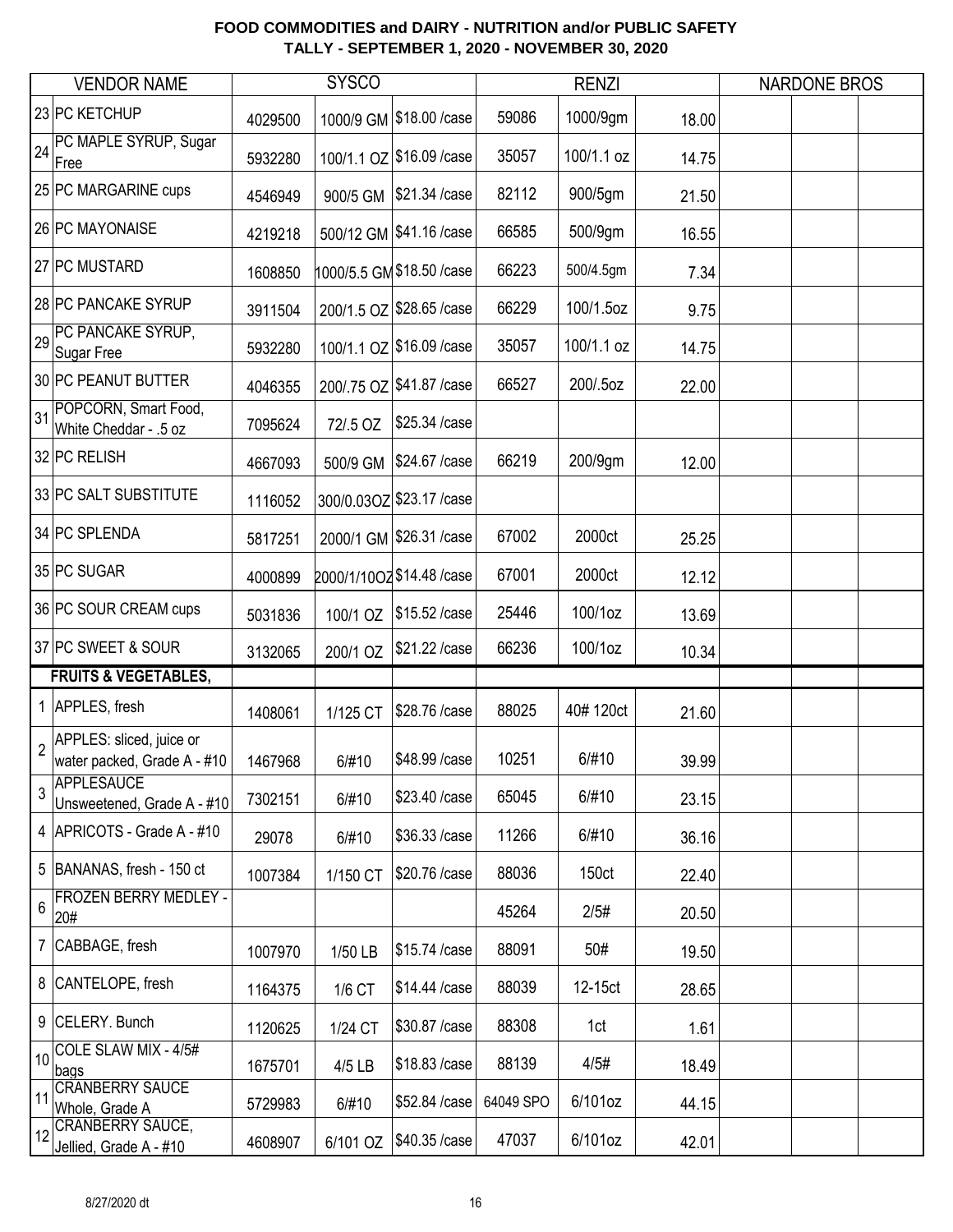|    | <b>VENDOR NAME</b>                                       |         | <b>SYSCO</b> |                            |                   | <b>RENZI</b> |       | <b>NARDONE BROS</b> |  |
|----|----------------------------------------------------------|---------|--------------|----------------------------|-------------------|--------------|-------|---------------------|--|
| 13 | CUCUMBERS, fresh - 24-30<br>case                         | 2036507 | 1/10 LB      | \$13.30 / case             | 88110             | 15#          | 12.00 |                     |  |
|    | <b>CRUSHED PINEAPPLE:</b>                                |         |              |                            |                   |              |       |                     |  |
|    | 14 fancy, juice Hawaiian<br>Coarse, Grade A - #10        | 8921201 | 6/# 10       | \$29.87 / case             | 64045             | 6/#10        | 26.04 |                     |  |
| 15 | FROZEN STRAWBERRIES,                                     | 5341836 | 2/5LB        | \$21.70 / case             | 45177             | 10#          | 18.45 |                     |  |
| 16 | <b>UNSWEETENED-Grade A-</b><br>FROZEN STRAWBERRIES,      | 1024439 | 1/30 LB      | \$56.20 / case             | 45177             | 10#          | 18.45 |                     |  |
| 17 | UNSWEETENED-Grade A-<br><b>FROZEN STRAWBERRIES,</b>      |         |              |                            | 45175             | 6/6.5#       |       |                     |  |
|    | SWEETENED - Grade A -<br>18 FRUIT COCKTAIL, Grade A -    |         |              |                            |                   |              | 56.15 |                     |  |
|    | #10                                                      | 8576284 | 6/#10        | \$29.87 / case             | 61041             | 6/#10        | 29.61 |                     |  |
|    | 19 FRUIT CUPS, 4 oz - Grade<br>Α                         | 4714663 | 36/4 OZ      | \$20.40 / case             | 46233             | 36/4oz       | 19.23 |                     |  |
|    | <b>FRUIT MEDLEY,</b>                                     |         |              |                            |                   |              |       |                     |  |
|    | 20 Festival/Classic, melon<br>pieces, grapes - Grade A - | 7468141 | $2/5$ LB     | \$32.56 / case             | 31207             | 1/8#         | 20.85 |                     |  |
|    | 21 GREEN PEPPERS, fresh                                  | 6902340 | $1/5$ LB     | \$11.04 / case             | 88168             | 20#          | 40.50 |                     |  |
|    | 22 HONEYDEW MELON, fresh                                 | 1000538 | 1/6 CT       | \$19.22 / case             | 88048             | $5-6ct$      | 19.97 |                     |  |
| 23 | LETTUCE, Iceberg, fresh,<br>head                         | 1492628 | 1/24 CT      | \$30.57 / case             | 88124             | 24ct         | 37.80 |                     |  |
| 24 | LETTUCE, Iceberg, fresh,<br>bag                          |         |              |                            | 88131             | 4/5#         | 19.65 |                     |  |
| 25 | MANDARIN ORANGE,<br>sections, light, Grade A - #10       | 3548393 | 6/#10        | \$53.76 / case             | 66031             | 6/#10        | 25.40 |                     |  |
|    | 26 ONIONS, fresh                                         | 5430202 | 1/10 LB      | \$7.92 /case               | 88153             | 50#          | 20.95 |                     |  |
|    | 27 ORANGES, fresh                                        | 7651926 | 1/113 CT     | \$37.36 /case              | 88348             | 113ct        | 31.78 |                     |  |
|    | 28 PEACHES diced, light Grade<br>$A - #10$               | 680688  | 6/#10        | \$28.72 / case             | 64008             | 6/#10        | 29.90 |                     |  |
|    | 29 PEACHES yellow, light cling<br>halves, Grade A - #10  | 3552643 | 6/#10        | \$51.56 / case 64008 Diced |                   | 6/#10        | 29.90 |                     |  |
| 30 | PEACHES sliced, light<br>Grade A - #10                   | 4218996 | 6/#10        | \$28.72 / case             | 63043             | 6/#10        | 28.95 |                     |  |
| 31 | PEARS halves, light Grade A<br>- #10                     | 3552643 | 6/#10        | \$51.56 /case              | 64019             | 6/#10        | 40.00 |                     |  |
|    | 32 PEARS pieces, light Grade A<br>- #10                  | 4475438 | 6/#10        | \$39.17 / case             | 64012             | 6/#10        | 31.15 |                     |  |
|    | 33 PINEAPPLE TIDBITS: light,<br>Grade A - #10            | 680674  | 6/#10        | \$28.72 / case             | 64043 In<br>Juice | 6/#10        | 26.95 |                     |  |
|    | 34 PINEAPPLE, sliced, juice<br>packed, Grade A - #10     | 4106480 | 6/#10        | \$44.38 / case             | 63037             | 6/#10        | 34.30 |                     |  |
|    | 35 PLUMS, fresh                                          |         |              |                            |                   |              |       |                     |  |
|    | 36 POTATOES, fresh                                       | 1008515 | 1/50 LB      | \$29.84 / case             |                   |              |       |                     |  |
|    | 37 SEEDLESS RAISINS -<br>Grade A                         | 3386712 | 1/30 LB      | \$49.52 / case             | 73231             | 10#          | 27.77 |                     |  |
|    | 38 SNOW PEAS                                             | 1008382 | 1/10LB       | \$21.00 / case             |                   |              |       |                     |  |
|    | 39 SWEET POTATO, MASHED<br>- frozen                      | 2497089 | 12/2 LB      | \$52.38 / case             |                   |              |       |                     |  |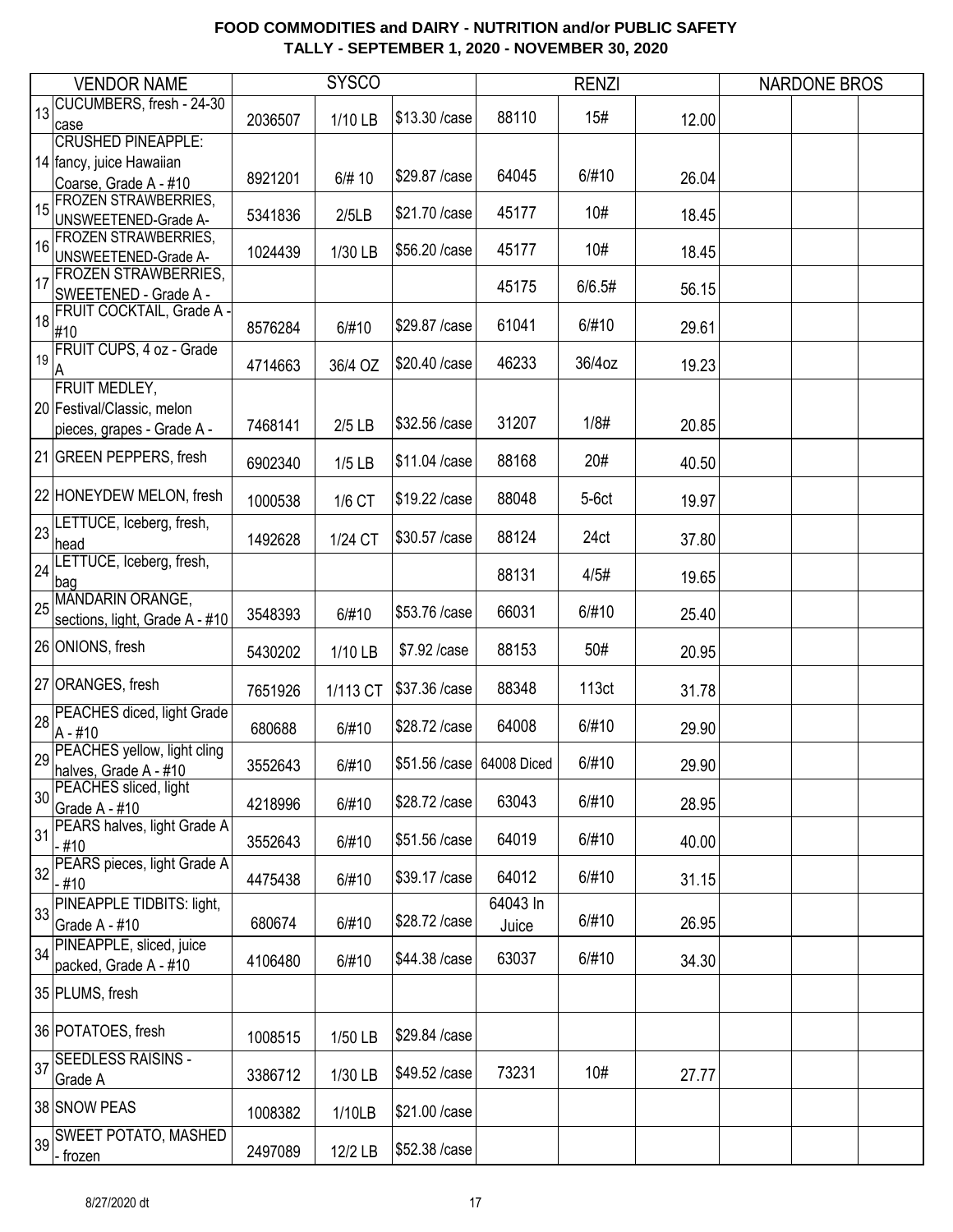|                | <b>VENDOR NAME</b>                                |         | <b>SYSCO</b> |                |           | <b>RENZI</b> |       | <b>NARDONE BROS</b> |  |
|----------------|---------------------------------------------------|---------|--------------|----------------|-----------|--------------|-------|---------------------|--|
|                | 40 TOMATOES, fresh                                | 1763440 | 1/25 LB      | \$33.49 / case | 88208     | 25#          | 39.45 |                     |  |
| 41             | TROPICAL FRUIT, papaya,<br>banana - Grade A - #10 | 7763675 | 6/#10        | \$48.06 / case | 64030     | 6/#10        | 23.40 |                     |  |
|                | 42 WATERMELON, fresh                              | 3855293 | 1/1 CT       | \$9.22 /case   | 88076     | 1ct          | 8.95  |                     |  |
|                | <b>VEGETABLES - FROZEN</b>                        |         |              |                |           |              |       |                     |  |
|                | 1 ASPARAGUS, Grade A                              | 5124852 | 6/2.5 LB     | \$30.18 /case  | 45086     | 6/2.5#       | 27.90 |                     |  |
| $\overline{2}$ | <b>BREAKFAST CUBE</b><br>POTATOES, Grade A        | 3644036 | 6/5 LB       | \$46.38 / case | 34395     | 6/5#         | 41.59 |                     |  |
|                | 3 BROCCOLI, CUT, Grade A                          | 3831153 | 1/30 LB      | \$33.56 /case  | 45131     | 20#          | 12.65 |                     |  |
| 4              | <b>BROCCOLI SPEARS, Grade</b><br>Α                | 7288119 | 12/2 LB      | \$23.38 / case | 45229     | 12/2#        | 22.55 |                     |  |
| 5              | <b>BRUSSEL SPROUTS,</b><br>Grade A                | 7288091 | 12/2 LB      | \$27.00 / case | 45255     | 12/2#        | 25.99 |                     |  |
| 6              | <b>CALIFORNIA BLEND, Grade</b><br>Α               | 1474964 | 12/2LB       | \$25.74 / case | 45331     | 20#          | 18.50 |                     |  |
|                | 7 CAPRI MIX, Grade A                              | 1528769 | 12/2 LB      | \$24.98 /case  | 45318     | 20#          | 20.15 |                     |  |
| 8              | <b>BABY CARROTS, whole</b><br>Grade A             | 1055508 | 12/2 LB      | \$31.67 / case | 45228     | 20#          | 22.45 |                     |  |
|                | 9 CARROTS, CUT, Grade A                           | 3960341 | 1/30 LB      | \$23.79 / case | 45018     | 20#          | 15.70 |                     |  |
| 10             | CARROTS, DICED, 30#,<br>Grade A                   | 3960358 | 1/30 LB      | \$24.54 /case  |           |              |       |                     |  |
|                | 11 CAULIFLOWER, grade A                           | 3772514 | 12/2 LB      | \$20.02 / case | 45257     | 12/2#        | 24.50 |                     |  |
|                | 12 CORN, Grade A                                  | 3533494 | 1/30 LB      | \$32.77 / case | 45024     | 20#          | 19.25 |                     |  |
|                | 13 GREEN BEANS, CUT,<br>Grade A                   | 3533056 | 1/30 LB      | \$37.76 /case  | 45265     | 20#          | 17.45 |                     |  |
| 14             | <b>GREEN BEANS, ITALIAN</b><br>CUT, Grade A       | 1435197 | 12/2 LB      | \$24.27 / case | 45336     | 12/2#        | 22.89 |                     |  |
|                | 15 DICED GREEN PEPPERS,<br>Grade A                | 1876069 | 12/2 LB      | \$26.87 / case | 45097     | 12/2#        | 25.85 |                     |  |
|                | 16 FAJITA STRIPS                                  | 1647353 | $2/5$ LB     | \$42.25 / case |           |              |       |                     |  |
| $17$           | <b>FRENCH GREEN BEANS,</b><br>Grade A             | 2266294 | 12/2LB       | \$31.18 /case  | 45253     | 12/2#        | 27.55 |                     |  |
|                | 18 HUBBARD SQUASH, Grade<br>A                     | 571240  | 12/4 LB      | \$49.31 /case  | 45174     | 12/4#        | 34.75 |                     |  |
|                | 19 ITALIAN MIX, Grade A                           | 1474998 | 12/2 LB      | \$29.33 / case | 45348     | 20#          | 22.70 |                     |  |
| 20             | JAPANESE STIR FRY,<br>Grade A                     | 1874817 | 6/4 LB       | \$39.36 /case  | 45259     | 20#          | 24.74 |                     |  |
|                | 21 LIMA BEANS, Grade A                            | 1440270 | 12/2.5 LB    | \$45.82 / case | 45312     | 20#          | 29.45 |                     |  |
| 22             | <b>MIXED VEGETABLES</b><br>Grade A, 5 way mix     | 1263623 | 12/2.5 LB    | \$34.39 / case | 45126     | 12/2.5#      | 22.61 |                     |  |
|                | 23 ONIONS, DICED, Grade A                         | 6191712 | $6/2$ LB     | \$14.66 /case  | 45102     | 12/2#        | 25.45 |                     |  |
|                | 24 ORIENTAL BLEND, Grade A                        | 1874817 | 6/4 LB       | \$39.36 / case | 45259     | 20#          | 24.74 |                     |  |
|                | 25 PEARL ONIONS. Grade A                          | 1719517 | $4/2$ LB     | \$12.95 / case | 45359 SPO | 12/2#        | 30.90 |                     |  |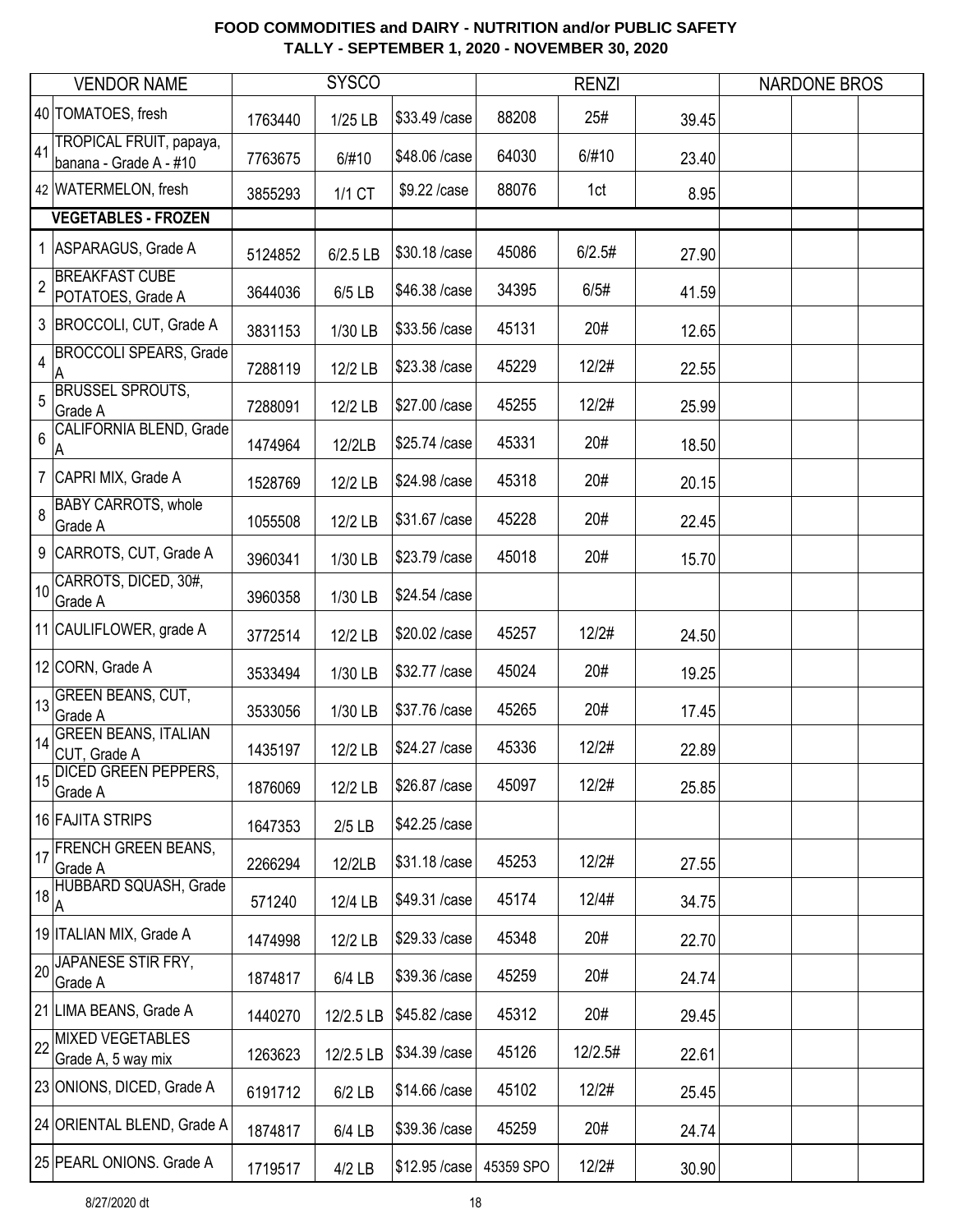|              | <b>VENDOR NAME</b>                                      |         | <b>SYSCO</b> |                            |           | <b>RENZI</b> |       | <b>NARDONE BROS</b> |  |
|--------------|---------------------------------------------------------|---------|--------------|----------------------------|-----------|--------------|-------|---------------------|--|
|              | 26 PEAS, Grade A                                        | 3533528 | 1/30LB       | \$34.13 /case              | 45136     | 20#          | 21.45 |                     |  |
|              | 27 PEAS/CARROTS, Grade A                                | 3959277 | 1/30 LB      | \$34.92 / case             | 45137     | 20#          | 18.15 |                     |  |
| 28           | PEPPERS, RED & GREEN -<br>20#, Grade A                  | 4843906 | 1/25LB       | \$24.56 /case              | 45109     | 25#          | 26.25 |                     |  |
|              | 29 SCAND BLEND, Grade A                                 | 1474980 | 12/2 LB      | \$28.47 / case             | 45124     | 20#          | 21.15 |                     |  |
|              | 30 SPINACH, chopped Grade A                             | 2282234 | 12/2 LB      | \$29.26 / case             | 45232     | 12/3#        | 28.50 |                     |  |
|              | 31 SWEET PEAS, Grade A                                  | 3533528 | 1/30LB       | \$34.13 /case              | 45136     | 20#          | 21.45 |                     |  |
|              | 32 WAX BEANS, CUT, Grade A                              | 1877026 | 12/2 LB      | \$30.92 / case             |           |              |       |                     |  |
|              | 33 WINTER BLEND, Grade A                                | 3890969 | 1/30 LB      | \$30.54 /case              | 45099     | 12/2#        | 24.40 |                     |  |
|              | 34 ZUCCHINI. Grade A                                    |         |              |                            | 45294     | 20#          | 23.55 |                     |  |
|              | <b>PUDDING</b>                                          |         |              |                            |           |              |       |                     |  |
| $\mathbf{1}$ | BUTTERSCOTCH - 6/10#                                    | 4011011 | 6/#10        | \$32.40 / case             | 73193     | 6/#10        | 28.80 |                     |  |
|              | 2 CHOCOLATE - $6/10#$                                   | 5106554 | 12/2 LB      | \$48.80 / case             | 73191     | 6/#10        | 28.80 |                     |  |
|              | 3 CHOCOLATE POWDER<br>MIX - 12/2# or 12/24 oz           | 5684360 | 12/2 LB      | \$40.80 / case             | 28585     | 12/24oz      | 25.10 |                     |  |
|              | 4  LEMON - 6/10#                                        | 4011052 | 6/#10        | \$32.40 / case             | 73195     | 6/#10        | 30.79 |                     |  |
|              | 5   PISTACHIO - 6/10#                                   |         |              |                            |           |              |       |                     |  |
|              | 6   TAPIOCA - 6/10#                                     | 4011102 | 6/#10        | \$33.14 /case              | 73196     | 6/#10        | 31.51 |                     |  |
|              | 7 VANILLA - 12/24 oz                                    | 4011078 | 6/#10        | \$32.69 / case             | 73192     | 6/#10        | 29.35 |                     |  |
| 8            | VANILLA POWDER MIX -<br>12/2#                           | 4010922 | 12/24 OZ     | \$33.55 /case              | 28477     | 12/24oz      | 26.99 |                     |  |
| 9            | <b>SUGAR FREE -</b><br><b>BUTTERSCOTCH - 5 oz</b>       |         |              |                            | 28474 SPO | 12/5oz       | 26.68 |                     |  |
| 10           | <b>SUGAR FREE -</b><br>CHOCOLATE - 5 oz                 | 664369  |              | 48/3.25OZ   \$15.96 / case | 28473 SPO | 12/3.5oz     | 21.84 |                     |  |
| 11           | <b>SUGAR FREE - VANILLA - 5</b><br>0Z                   | 664452  |              | 48/3.25OZ \$15.99 / case   | 28463 SPO | 12/3.5oz     | 19.71 |                     |  |
| 12           | <b>SNACK PACK PUDDINGS,</b><br>BUTTERSCOTCH -3.5 oz     |         |              |                            | 73187     | 48/3.5oz     | 16.45 |                     |  |
| 13           | <b>SNACK PACK PUDDINGS,</b><br>CHOCOLATE - 3.5 oz       | 5661582 | 48/3.5 OZ    | \$20.48 /case              | 73188     | 48/3.5oz     | 16.45 |                     |  |
| 14           | <b>SNACK PACK PUDDINGS,</b><br>VANILLA - 3.5 oz         | 5763834 | 48/3.5 OZ    | \$20.48 / case             | 73186     | 48/3.5oz     | 16.45 |                     |  |
| 15           | <b>SNACK PACK PUDDINGS,</b><br>DIABETIC, RICE - 4 oz    |         |              |                            | 73180 SPO | 48/4oz       | 24.57 |                     |  |
| 16           | <b>SNACK PACK PUDDINGS,</b><br>DIABETIC, TAPIOCA - 4 oz | 1642362 | 48/4 OZ      | \$25.80 / case             | 73209 SPO | 48/4oz       | 24.57 |                     |  |
| 17           | <b>SNACK PACK PUDDINGS,</b><br>DIABETIC, VANILLA - 4 oz | 2619500 | 48/4 OZ      | \$25.80 / case             | 88862     | 48/3.25oz    | 17.53 |                     |  |
|              | <b>JELLO</b>                                            |         |              |                            |           |              |       |                     |  |
|              | 1   REGULAR - 24 oz- asst                               | 4010310 | 12/24 OZ     | \$34.31 /case              | 29212 SPO | 12/24oz      | 30.40 |                     |  |
| $\sqrt{2}$   | <b>SUGAR FREE RED - 2.75</b><br>0Z                      |         |              |                            | 28272 SPO | 18/2.75oz    | 37.50 |                     |  |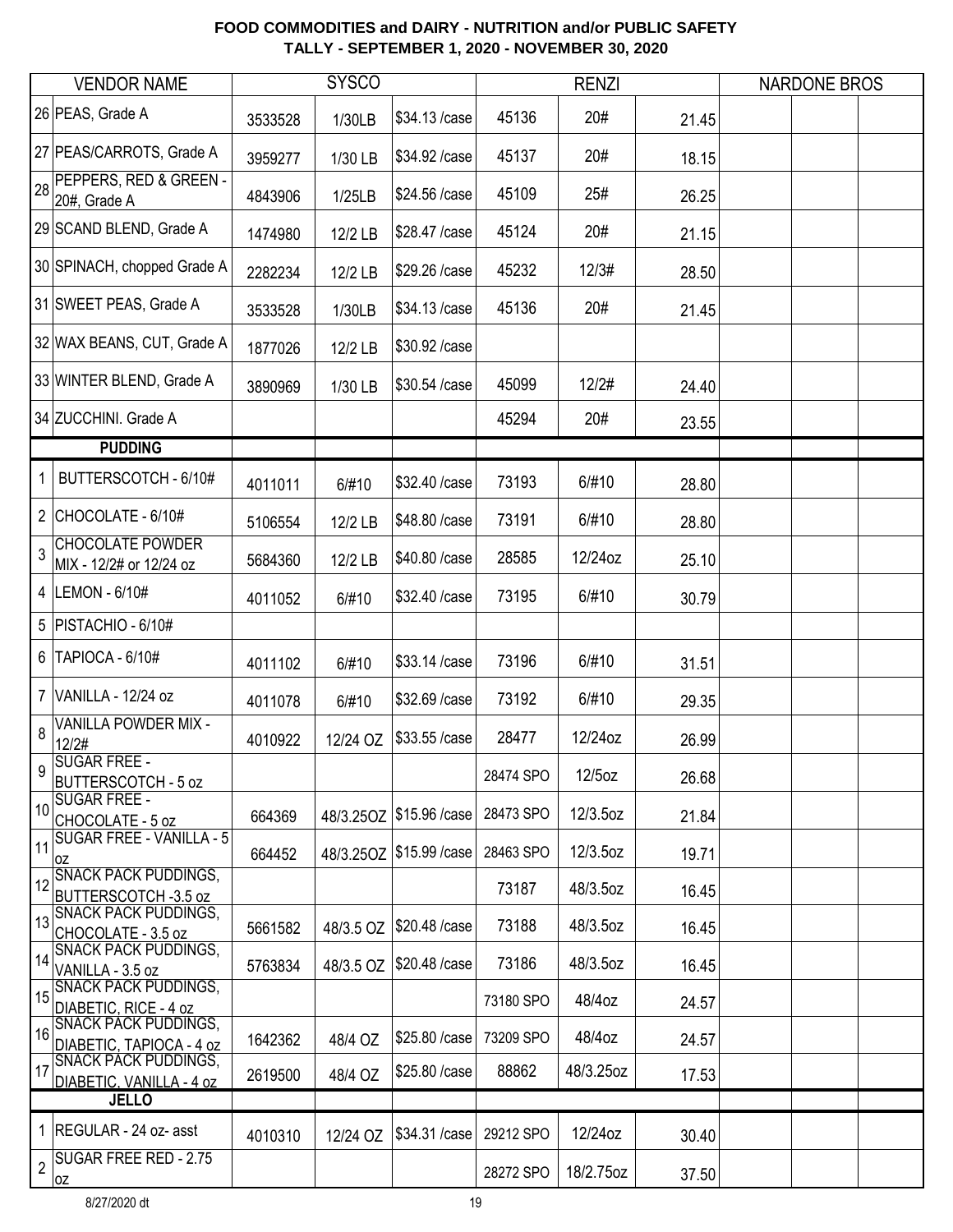|                | <b>VENDOR NAME</b>                                    |         | <b>SYSCO</b> |                             |                                | <b>RENZI</b> |       |      | <b>NARDONE BROS</b> |         |
|----------------|-------------------------------------------------------|---------|--------------|-----------------------------|--------------------------------|--------------|-------|------|---------------------|---------|
| 3              | <b>SUGAR FREE CITRUS -</b><br>2.75 oz                 |         |              |                             | 28273 SPO                      | 18/2.75oz    | 37.50 |      |                     |         |
|                | <b>DAIRY</b>                                          |         |              |                             |                                |              |       |      |                     |         |
| 1              | <b>CHEESE AMER</b><br>PROCESSED SLICED -              | 6697114 | 4/5 LB       | \$63.97 / case              | 25039                          | 4/5#         | 65.93 |      |                     |         |
| $\overline{2}$ | <b>CHEESE AMER</b><br>PROCESSED SLICED -              | 6697882 | 4/5 LB       | \$64.04 / case              | 25038                          | 4/5#         | 66.75 |      |                     |         |
|                | 3 CHEESE, CHEDDAR - Block                             | 2599793 | 1/10 LB      | \$37.16 /case               | 25081                          | 10#          | 3.14# |      |                     |         |
| 4              | CHEESE, EXTRA SHARP -<br><b>Block</b>                 | 2822312 | 1/10#AVG     | \$3.44/lb                   | 25064 NYS                      | 10#          | 3.09# |      |                     |         |
| 5              | CHEESE, MEXICAN -<br>Shredded                         | 7018109 | 4/5 LB       | \$57.07 / case              | 25045                          | 4/5#         | 64.15 |      |                     |         |
| 6              | CHEESE, MozZARELLA -<br>Shredded - 20lb               | 2593440 | 4/5 LB       | \$75.81 /case               | 25155                          | 4/5#         | 75.05 |      |                     |         |
| 7              | CHEESE, MozZARELLA -<br>Shredded - 30lb               | 2336865 | 6/5LB        | \$108.27<br>/case           | 25155                          | 4/5#         | 75.05 |      |                     |         |
| 8              | CHEESE, SHARP -<br>Shredded                           |         |              |                             | 25042                          | 4/5#         | 70.89 |      |                     |         |
| 9              | CHEESE, SHARP, LOW<br>SODIUM - Shredded               |         |              |                             |                                |              |       |      |                     |         |
|                | 10 CHEESE, SWISS - Block                              | 4098867 | 4/4#AVG      | \$5.65/lb                   | 25866                          | 2/8#         | 3.48# |      |                     |         |
| 11             | CHEESE, SWISS, LOW<br>SODIUM - Block                  | 1527183 | 1/14#AVG     | \$4.96/lb                   |                                |              |       |      |                     |         |
|                | 12 CREAM CHEESE - 3#                                  | 5020896 | $2/5$ LB     | \$22.79 / case              | 25919                          | 10/3#        | 58.90 |      |                     |         |
|                | 13 COTTAGE CHEESE                                     | 5020169 | $2/5$ LB     | \$20.84 /case               | 25117                          | 4/5#         | 29.70 |      |                     |         |
|                | 14 COTTAGE CHEESE, 1%                                 | 8635740 | 4/3 LB       | \$17.70 / case              | 25117                          | 4/5#         | 29.70 |      |                     |         |
|                | 15 LIQUID BUTTER                                      | 3355757 | 3/1 GAL      | \$32.39 / case              | 58470                          | $3/1$ gal    | 30.66 |      |                     |         |
|                | 16 MARGARINE                                          | 5164175 | 30/1 LB      | \$28.98 / case              | 29088                          | 30/1#        | 21.35 |      |                     |         |
|                | 17 PARMESAN CHEESE                                    | 6370571 | 4/5 LB       | \$55.31 /case               | 25330                          | 4/5#         | 58.35 |      |                     |         |
|                | 18 PIZZA CRUST, rectangular<br>par baked              | 2972923 | 16/17 OZ     | \$37.57 / case              | 37807                          | 10/43oz      | 24.00 | 2WPS | 10                  | \$30.00 |
|                | 19 SOUR CREAM                                         | 1203207 | 4/5LB        | \$28.43 /case               | 25328                          | 4/5#         | 26.79 |      |                     |         |
|                | 20 YOGURT - assorted                                  | 8221958 | 24/4 OZ      | \$14.48 /case 26087 Vanilla | Strawb,<br>26088<br>Stra/bana, | 48/4oz       | 15.60 |      |                     |         |
| 21             | YOGURT, LIGHT - assorted                              | 7849706 | 48/4 OZ      | \$18.83 / case              | 26078                          | 48/4oz       | 17.78 |      |                     |         |
| 22             | flavors<br>YOGURT, VANILLA - 2 lb - 5                 | 6472502 | 6/4 LB       | \$26.14 /case               | 76516                          | $6/32$ oz    | 13.97 |      |                     |         |
| 23             | lb.<br>YOGURT, VANILLA - 4 - 6                        | 9903576 | 12/5.3 OZ    | \$9.59 /case                | 26154 SPO                      | 12/6oz       | 9.10  |      |                     |         |
|                | <b>OZ</b><br><b>COOKIES &amp; CRACKERS</b>            |         |              |                             |                                |              |       |      |                     |         |
|                | <b>COOKIES, CHOCOLATE</b>                             |         |              |                             |                                |              |       |      |                     |         |
|                | 1 CHIP, frozen ready to bake<br>dough - 1 oz - 1.5 oz | 1412642 |              | 240/1.33OZ \$81.13 / case   | 39976                          | 320/1oz      | 41.50 |      |                     |         |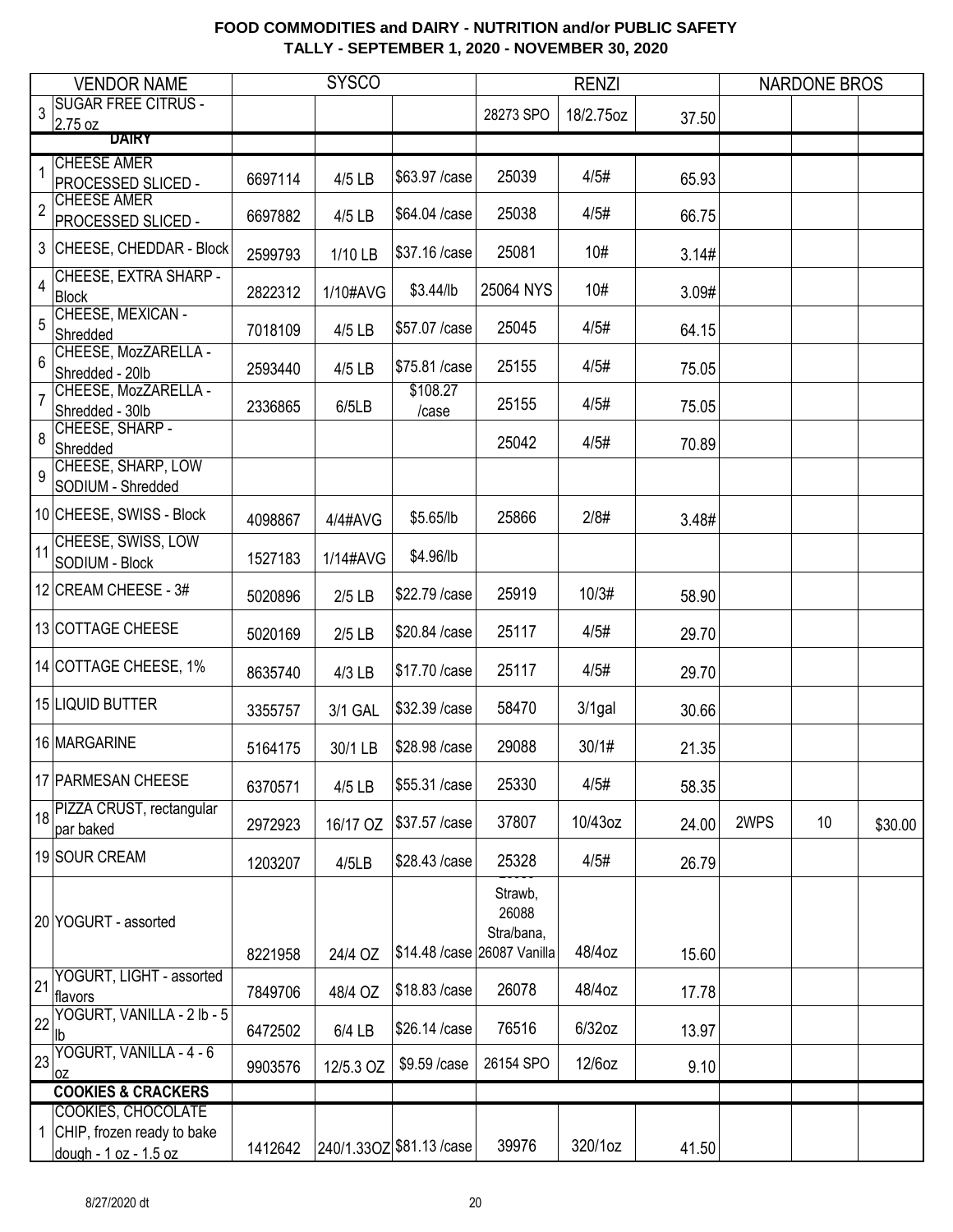|                | <b>VENDOR NAME</b>                                    |         | <b>SYSCO</b> |                            |           | <b>RENZI</b> |       | <b>NARDONE BROS</b> |  |
|----------------|-------------------------------------------------------|---------|--------------|----------------------------|-----------|--------------|-------|---------------------|--|
|                | COOKIES, OATMEAL,                                     |         |              |                            |           |              |       |                     |  |
| $\overline{2}$ | frozen ready to bake dough -                          |         |              |                            |           |              |       |                     |  |
|                | COOKIES, OATMEAL                                      |         |              |                            |           |              |       |                     |  |
|                | 3 RAISIN, frozen ready to                             |         |              |                            |           |              |       |                     |  |
|                | bake dough - 1 oz - 1.5 oz                            | 1412667 |              | 240/1.33OZ \$80.14 / case  | 51466     | 213/1.5oz    | 45.57 |                     |  |
|                | <b>COOKIES, PEANUT</b>                                |         |              |                            |           |              |       |                     |  |
|                | 4 BUTTER, frozen ready to                             |         |              |                            |           |              |       |                     |  |
|                | bake dough - 1 oz - 1.5 oz                            | 7220346 |              | 213/1.5 OZ \$55.38 / case  |           |              |       |                     |  |
| 5              | COOKIES, SUGAR, frozen                                | 7040512 | 320/1 OZ     | \$44.22 / case             | 39988     | 320/1oz      | 39.18 |                     |  |
|                | ready to bake dough - 1 oz -<br>COOKIES, WHITE CHIP   |         |              |                            |           |              |       |                     |  |
|                | 6   MACADAMIAN NUT, frozen                            |         |              |                            |           |              |       |                     |  |
|                |                                                       | 7220684 |              | 213/1.5 OZ \$56.66 / case  | 51594 SPO | 213/1.5oz    | 59.63 |                     |  |
|                | ready to bake dough - 1 oz -                          |         |              |                            |           |              |       |                     |  |
|                | 7 FIG NEWTONS                                         | 4221461 | 120/2 PK     | \$46.00 / case             | 72051     | 120/2oz      | 46.98 |                     |  |
|                | FIG NEWTONS, individual                               |         |              |                            |           |              |       |                     |  |
| 8              | package                                               | 4220554 | 120/1 OZ     | \$39.52 / case             | 72024 SPO | 120/1oz      | 39.20 |                     |  |
| 9              | <b>GRAHAM CRACKERS,</b>                               |         |              |                            |           |              |       |                     |  |
|                | individual package                                    | 5278718 | 200/2 PK     | \$26.08 / case             | 28125     | 200/2ct      | 22.25 |                     |  |
| 10             | LORNA DOONE COOKIE,                                   |         |              |                            |           |              |       |                     |  |
|                | individual package                                    | 4125852 | 120/1 OZ     | \$24.96 /case              | 72022     | 120/4ct 1oz  | 32.09 |                     |  |
| 11             | SALTINE - KRISPY,                                     |         |              | \$17.38 / case             | 73314     | 500/2ct      |       |                     |  |
|                | individual package                                    | 4204996 | 500/2 CT     |                            |           |              | 13.45 |                     |  |
| 12             | <b>SALTINES UNSALTED</b>                              | 4114914 | 300/2 PK     | \$16.81 /case              | 73312     | 500/2ct      | 19.12 |                     |  |
|                | TOPS, individual package<br><b>SUGAR FREE COOKIE,</b> |         |              |                            |           |              |       |                     |  |
| 13             | Chocolate, individual                                 |         |              |                            | 32509     | 106/.75oz    | 29.95 |                     |  |
|                | <b>SUGAR FREE COOKIE,</b>                             |         |              |                            |           |              |       |                     |  |
| 14             | Lemon, individual package                             |         |              |                            | 32510     | 106/.75oz    | 29.99 |                     |  |
| 15             | <b>SUGAR FREE COOKIE,</b>                             |         |              | \$51.21 /case              | 83086 SPO | 120/1oz      |       |                     |  |
|                | Short Bread, individual                               | 3294980 | 120/8 CT     |                            |           |              | 43.15 |                     |  |
|                | <b>MISC</b>                                           |         |              |                            |           |              |       |                     |  |
|                | 1 COFFEE, REGULAR - 2 oz                              |         |              | \$105.00                   | 71021     | 84/2oz       |       |                     |  |
|                |                                                       | 4116158 | 96/2 OZ      | /case                      |           |              | 55.50 |                     |  |
|                | 2 COFFEE, DECAF - 2 oz                                |         |              |                            |           |              |       |                     |  |
|                |                                                       | 5932142 | 96/2 OZ      | \$81.07 / case             | 71216     | 84/2oz       | 67.29 |                     |  |
| 3              | <b>BLACK PEPPER SHAKER -</b>                          | 4941555 | 48/1.5 OZ    | \$44.66 /case              | 67190     | 48/1.5oz     | 41.76 |                     |  |
|                | disposable                                            |         |              |                            |           |              |       |                     |  |
| 4              | <b>BREAD STICKS - WHOLE</b>                           | 4898226 |              | 144/1.5 OZ \$31.19 / case  |           |              |       |                     |  |
|                | <b>WHEAT</b><br><b>GARLIC BREAD -</b>                 |         |              |                            |           |              |       |                     |  |
| 5              | <b>BUTTERTOP</b>                                      |         |              |                            | 51399     | 12/10oz      | 20.45 |                     |  |
|                | <b>GLUTEN FREE - BAGELS,</b>                          |         |              |                            |           |              |       |                     |  |
| 6              | asst                                                  | 1249727 | 24/3.5 OZ    | \$29.03 /case              | 51171     | 24/3.5oz     | 26.48 |                     |  |
|                |                                                       |         |              |                            |           |              |       |                     |  |
|                | 7 GLUTEN FREE - BREAD                                 | 7040473 | 6/24 OZ      | \$47.06 /case              | 10377     | 12/14oz      | 58.19 |                     |  |
|                | <b>GLUTEN FREE - FROZEN</b>                           |         |              |                            | 93578,    | 96/4oz       |       |                     |  |
| 8              | SHERBERT, asst                                        |         |              |                            | 93580     | <b>SPO</b>   | 33.15 |                     |  |
|                | <b>GLUTEN FREE - MUFFINS,</b>                         |         |              |                            |           |              |       |                     |  |
| $9\,$          | asst                                                  | 758411  | 36/3 OZ      | \$45.67 / case 51170 Blueb |           | 36/3oz       | 41.89 |                     |  |
|                |                                                       |         |              |                            |           |              |       |                     |  |
|                | 10 HAMBURGER ROLL                                     | 124636  | 10/12 CT     | \$35.61 /case              | 10365     | 6/8ct - 4.5" | 21.15 |                     |  |
|                | 11 HOT DOG ROLL                                       |         |              |                            |           |              |       |                     |  |
|                |                                                       | 2496451 | 12/12 CT     | \$35.97 / case             | 37615     | 8/12ct       | 24.55 |                     |  |
|                | 12 KOSHER - BREAD                                     |         |              | \$37.77 / case             |           |              |       |                     |  |
|                |                                                       | 2492199 | 10/36 OZ     |                            |           |              |       |                     |  |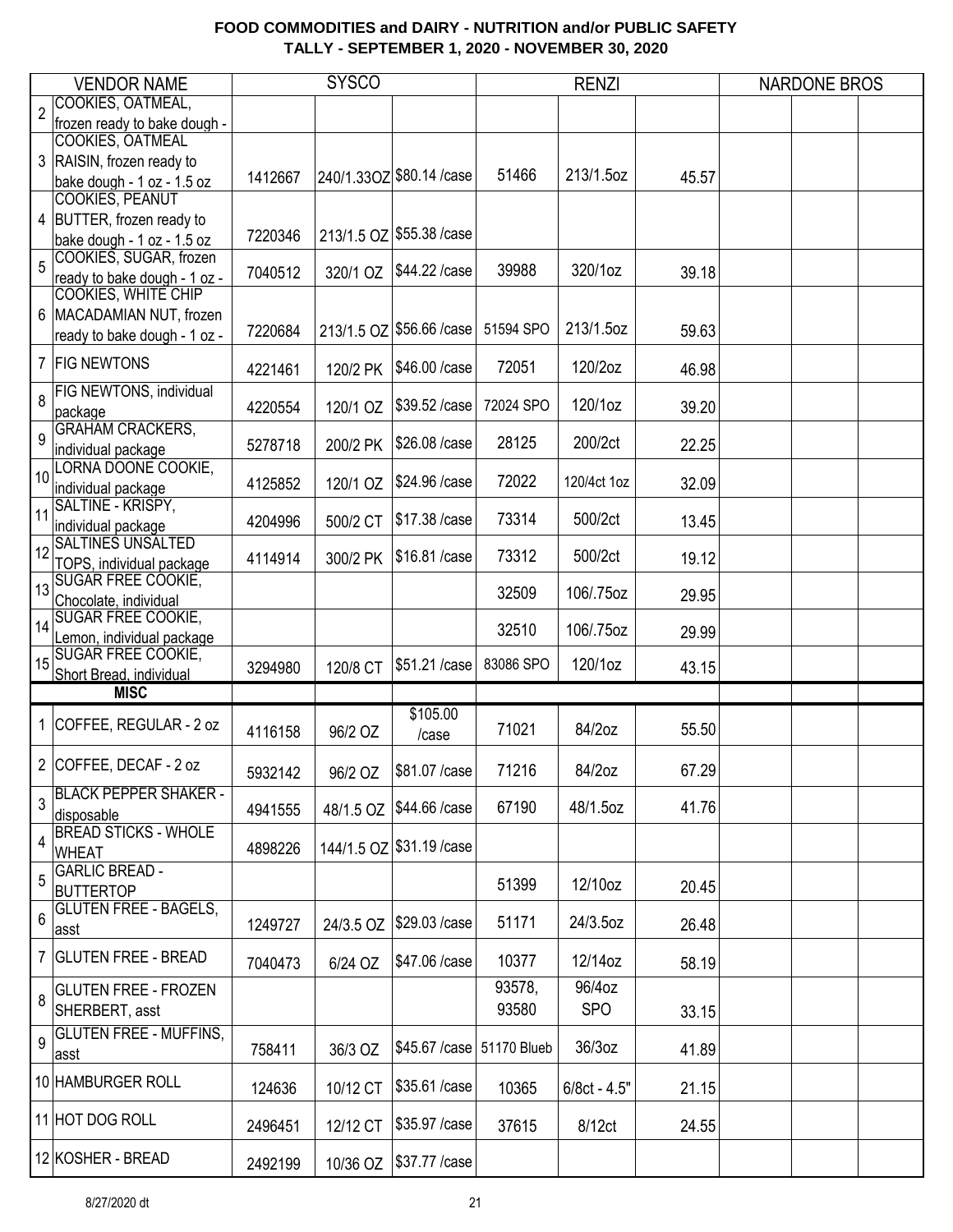|    | <b>VENDOR NAME</b>           |         | <b>SYSCO</b> |                           |       | <b>RENZI</b> |       | <b>NARDONE BROS</b> |  |
|----|------------------------------|---------|--------------|---------------------------|-------|--------------|-------|---------------------|--|
|    | <b>KOSHER - CHOW MEIN</b>    |         |              |                           |       |              |       |                     |  |
| 13 | <b>DINNER</b>                |         |              |                           |       |              |       |                     |  |
|    | <b>KOSHER - CHICKEN</b>      |         |              |                           |       |              |       |                     |  |
| 14 | <b>DINNER</b>                | 5572989 | 6/13.5OZ     | \$39.00 / case            |       |              |       |                     |  |
|    | <b>KOSHER - CHICKEN LEG</b>  |         |              |                           |       |              |       |                     |  |
| 15 | <b>DINNER</b>                |         |              |                           |       |              |       |                     |  |
|    | 16 KOSHER - COLD CUTS        |         |              |                           |       |              |       |                     |  |
|    |                              |         |              |                           |       |              |       |                     |  |
|    | 17 KOSHER - FISH DINNER      |         |              |                           |       |              |       |                     |  |
| 18 | KOSHER - POT ROAST           |         |              |                           |       |              |       |                     |  |
|    | <b>DINNER</b>                |         |              |                           |       |              |       |                     |  |
|    | 19 KOSHER - SALISBURY        |         |              |                           |       |              |       |                     |  |
|    | <b>STEAK DINNER</b>          |         |              |                           |       |              |       |                     |  |
| 20 | <b>KOSHER - SLICED</b>       |         |              | \$64.04 /case             |       |              |       |                     |  |
|    | <b>CHEESE</b>                | 6697882 | 4/5 LB       |                           |       |              |       |                     |  |
| 21 | KOSHER - SPAGHETTI &         |         |              | \$38.83 /case             |       |              |       |                     |  |
|    | <b>MEATBALL DINNER</b>       | 5574410 | 6/13 OZ      |                           |       |              |       |                     |  |
| 22 | <b>KOSHER - TURKEY</b>       |         |              | \$38.86 /case             |       |              |       |                     |  |
|    | <b>DINNER</b>                | 5735756 | 6/12 OZ      |                           |       |              |       |                     |  |
| 23 | <b>READY MADE BISCUITS -</b> |         |              | 120/2.25OZ \$32.93 / case |       |              |       |                     |  |
|    | 3"                           | 5622873 |              |                           | 36832 | 100/2oz      | 25.68 |                     |  |
| 24 | <b>READY MADE BISCUITS -</b> | 5622873 |              | 120/2.25OZ \$32.93 / case | 36843 | 105/2"       | 20.45 |                     |  |
|    | 2"                           |         |              |                           |       |              |       |                     |  |
|    | 25 SALT SHAKER - disposable  |         |              | \$14.30 / case            |       |              |       |                     |  |
|    |                              | 4941548 | 48/4 OZ      |                           | 67189 | 48/4oz       | 11.40 |                     |  |
|    | 26 SPRAY COATING (pan)       |         |              | \$18.47 / case            |       |              |       |                     |  |
|    |                              | 4135380 | 6/17 OZ      |                           | 66424 | 6/17oz       | 17.97 |                     |  |
|    | 27 TORTILLA CHIPS            | 2272690 | $6/2$ LB     | \$22.42 /case             | 60054 | 3/2#         | 9.99  |                     |  |
|    |                              |         |              |                           |       |              |       |                     |  |
|    | <b>28 TORTILLA SHELLS</b>    | 7657661 | 6/1 DZ       | \$17.28 / case            | 60052 | 200/5.25"    | 12.04 |                     |  |
|    |                              |         |              |                           |       |              |       |                     |  |
|    | <b>MILK</b>                  |         |              |                           |       |              |       |                     |  |
|    | 1 WHOLE MILK - gal           | 7132587 | 4/1280Z      | \$20.46 /case             |       |              |       |                     |  |
|    |                              |         |              |                           |       |              |       |                     |  |
|    | 2 WHOLE MILK - 1/2 gal       | 2557460 | 6/.5GAL      | $ $15.44$ /case           |       |              |       |                     |  |
|    |                              |         |              |                           |       |              |       |                     |  |
|    | 3 WHOLE MILK - 8 oz          | 6300495 | 24/8 OZ      | \$12.61 /case             |       |              |       |                     |  |
|    |                              |         |              |                           |       |              |       |                     |  |
|    | 4   SKIM MILK - 1/2 gal      | 2543767 | 12/1 QT      | \$14.76 /case             |       |              |       |                     |  |
|    |                              |         |              |                           |       |              |       |                     |  |
|    | 5 SKIM MILK - 8 oz           | 7167497 | 24/.5 PT     | \$11.86 /case             |       |              |       |                     |  |
|    |                              |         |              |                           |       |              |       |                     |  |
|    | 6 2% MILK - 8 oz             | 6300479 | 24/8 OZ      | \$12.21 /case             |       |              |       |                     |  |
|    |                              |         |              |                           |       |              |       |                     |  |
|    | 7 1% MILK - 1/2 gal          |         |              |                           |       |              |       |                     |  |
|    |                              |         |              |                           |       |              |       |                     |  |
|    | 8 1% MILK - 8 oz             | 6355871 | 18/80Z       | \$20.35 /case             |       |              |       |                     |  |
|    | CHOCOLATE MILK - 1% - 8      |         |              |                           |       |              |       |                     |  |
| 9  |                              | 6355857 | 18/80Z       | \$20.56 /case             |       |              |       |                     |  |
|    | 0Z                           |         |              |                           |       |              |       |                     |  |
|    | 10 LACTATE FAT FREE - 8 oz   | 6532857 | 20/8 OZ      | \$10.80 / case            |       |              |       |                     |  |
|    |                              |         |              |                           |       |              |       |                     |  |
|    | 11 LACTOSE MILK - 8 oz       | 6532857 | 20/8 OZ      | \$10.80 / case            | 28074 | 20/8oz       | 11.85 |                     |  |
|    | 12 SILK SOY MILK, VANILLA -  |         |              |                           |       |              |       |                     |  |
|    | 8 oz                         | 177347  | 18/8 OZ      | \$17.64 / case            | 25226 | 18/8oz       | 17.10 |                     |  |